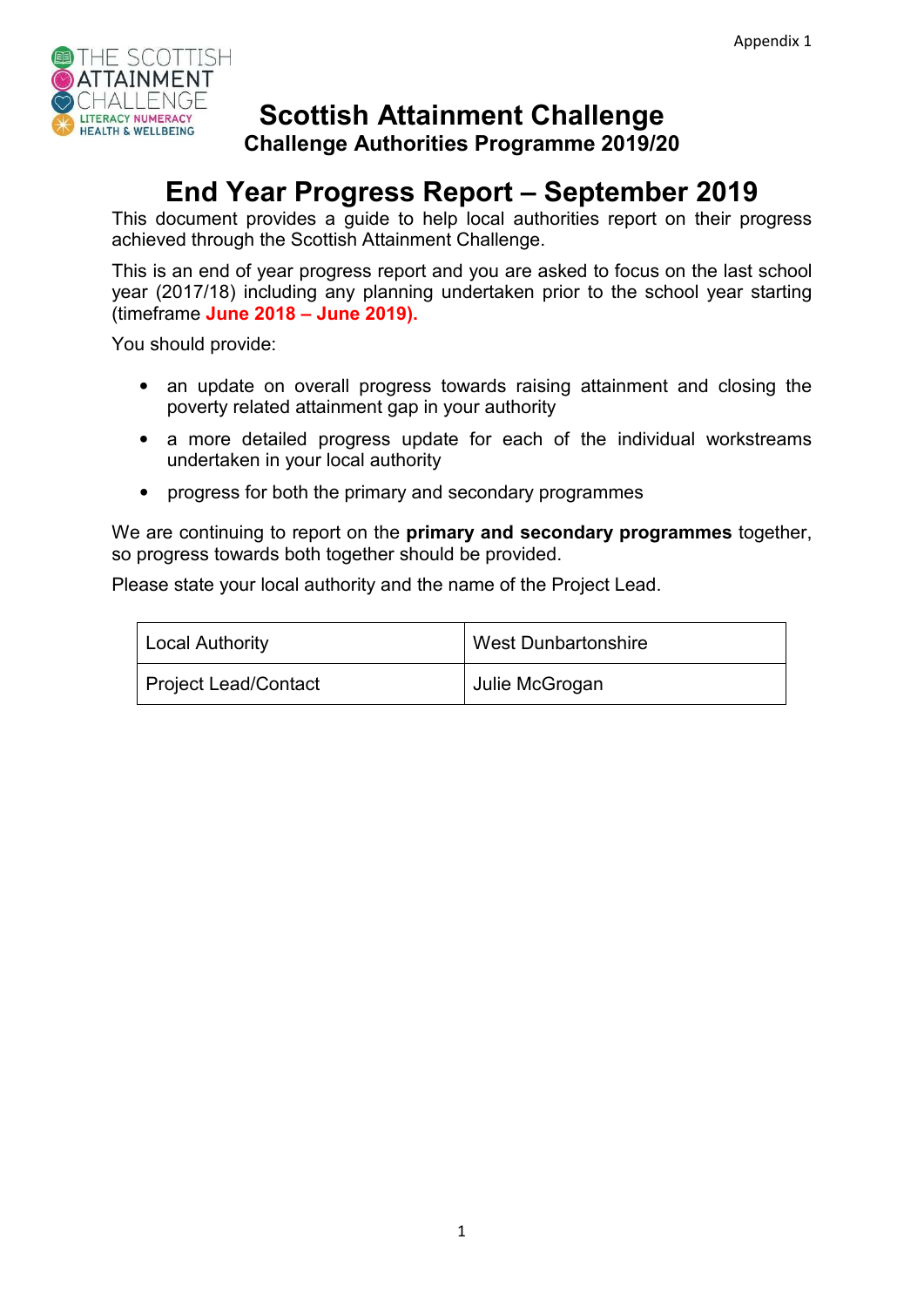# **End Year Progress Report**

Remember: this is an End Year progress report, the timeframe is **June 2018 – June 2019**.

This section is split in two. First, looking at overall progress and then exploring individual progress of each workstream.

# **1. OVERALL PROGRESS AND REFLECTIONS TO DATE**

First, we would like you to think about the overall progress towards long term outcomes.

As you are aware, the long term outcomes of the Attainment Scotland Fund are to:

- a. Improve literacy and numeracy attainment
- b. Improve health and wellbeing
- c. Close the attainment gap between pupils from the most and least deprived areas

| Number of schools supported by this funding? | All early years,<br>primary and<br>secondary<br>establishments<br>(mainstream<br>and specialist) |
|----------------------------------------------|--------------------------------------------------------------------------------------------------|
|----------------------------------------------|--------------------------------------------------------------------------------------------------|

The following questions apply to these long term outcomes

**What specific long term outcomes has your local authority identified for the Attainment Scotland Fund?** 

The strategy for The Scottish Attainment Challenge in West Dunbartonshire aims to raise attainment and close the poverty related attainment gap through a system wide model of change and improvement focussing on building capacity at all levels and in all sectors. Project reach has extended with projects influencing change and improvement across all early years, primary and secondary establishments.

The projects focus on:

- early level learning and early intervention
- integrated approaches to the curriculum offering personalisation and choice as outlined in Curriculum for Excellence
- integrated approaches to engaging and supporting families

The strategy has influenced change and improvement to the system of delivery and increased and improved the range of interventions being used to improve learning and narrow the attainment gap. West Dunbartonshire is committed to a whole systems model to ensure sustained commitment to reducing inequalities promoting nurtured, flourishing, independent, empowered and safe communities.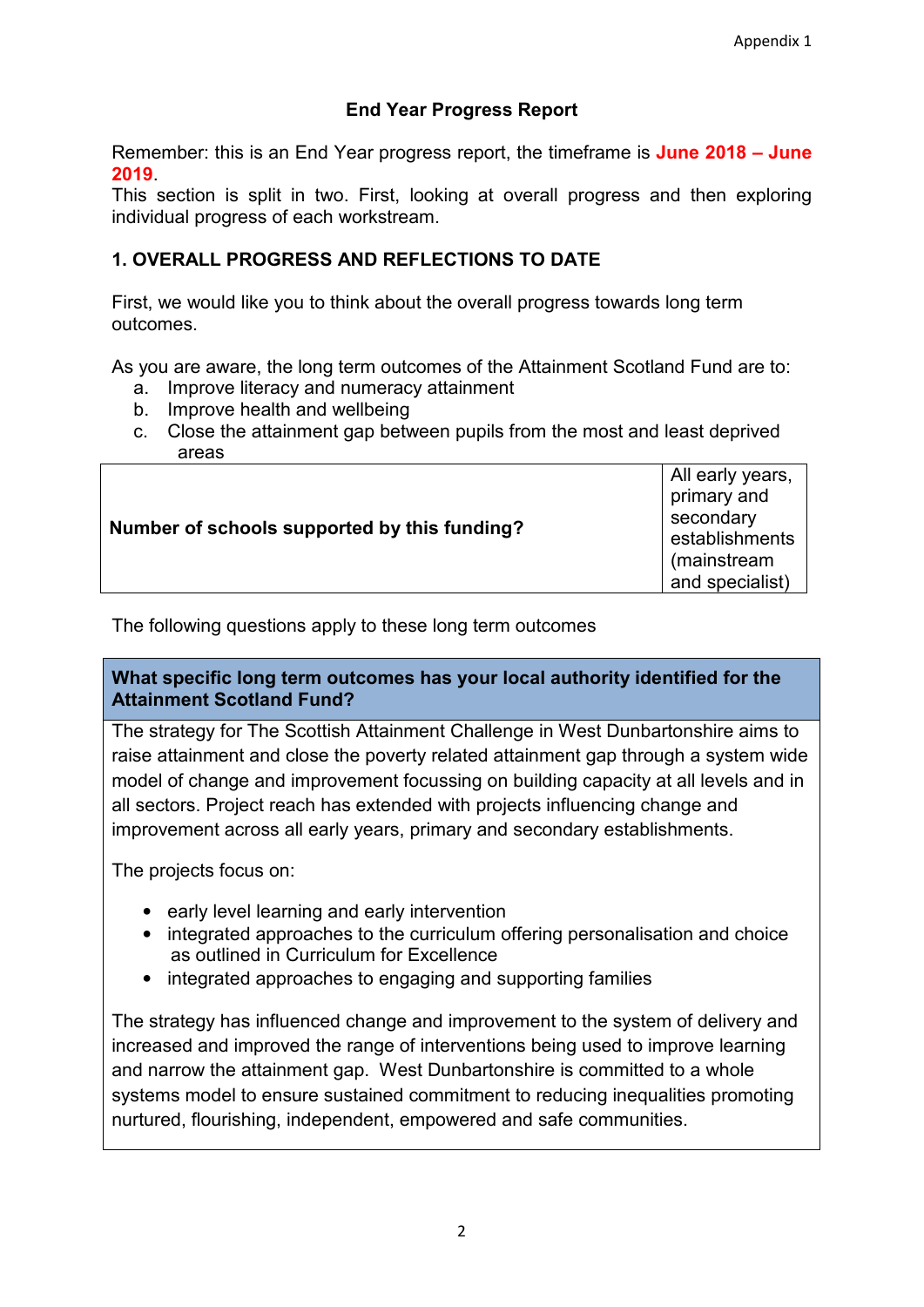#### **What evidence are you collecting to measure these long-term outcomes in your authority? Please specify the type of evidence you are collecting**

### **Quantitative evidence**

- Achieved a Curriculum for Excellence level (ACEL).
- Early years literacy and numeracy baseline.
- Attendance of targeted cohorts of young people, including late coming.
- Numbers of counsellors and other workers in secondary schools to support emotional well-being of young people.
- Numbers of parents engaged with our establishments.

### **Qualitative evidence**

- Strategic approach to literacy and numeracy across all sectors.
- WDC Improvement Framework annual review.
- School improvement reports as part of the WDC Improvement Framework.
- School Standards and Quality reports.
- Counselling Service Report 2019.
- Literacy and numeracy moderation reports and maths intervention reports from Raising Attainment team (SEAL).
- Increased confidence of our most disadvantaged parents to engage in family learning in a school environment.
- Attitudinal data, e.g. Myself as a Learner.
- Case studies of individual children, young people, families and staff.

## **Engagement evidence**

• Participation measures in projects, i.e. numbers of children, staff and parents/ families.

## **What did this evidence show so far?**

*Please highlight key findings only – both positive and negative. As part of the evaluation, we may request further details on your evidence for particularly interesting findings. If you did not collect evidence for these outcome(s) or results are not yet available, just leave blank.*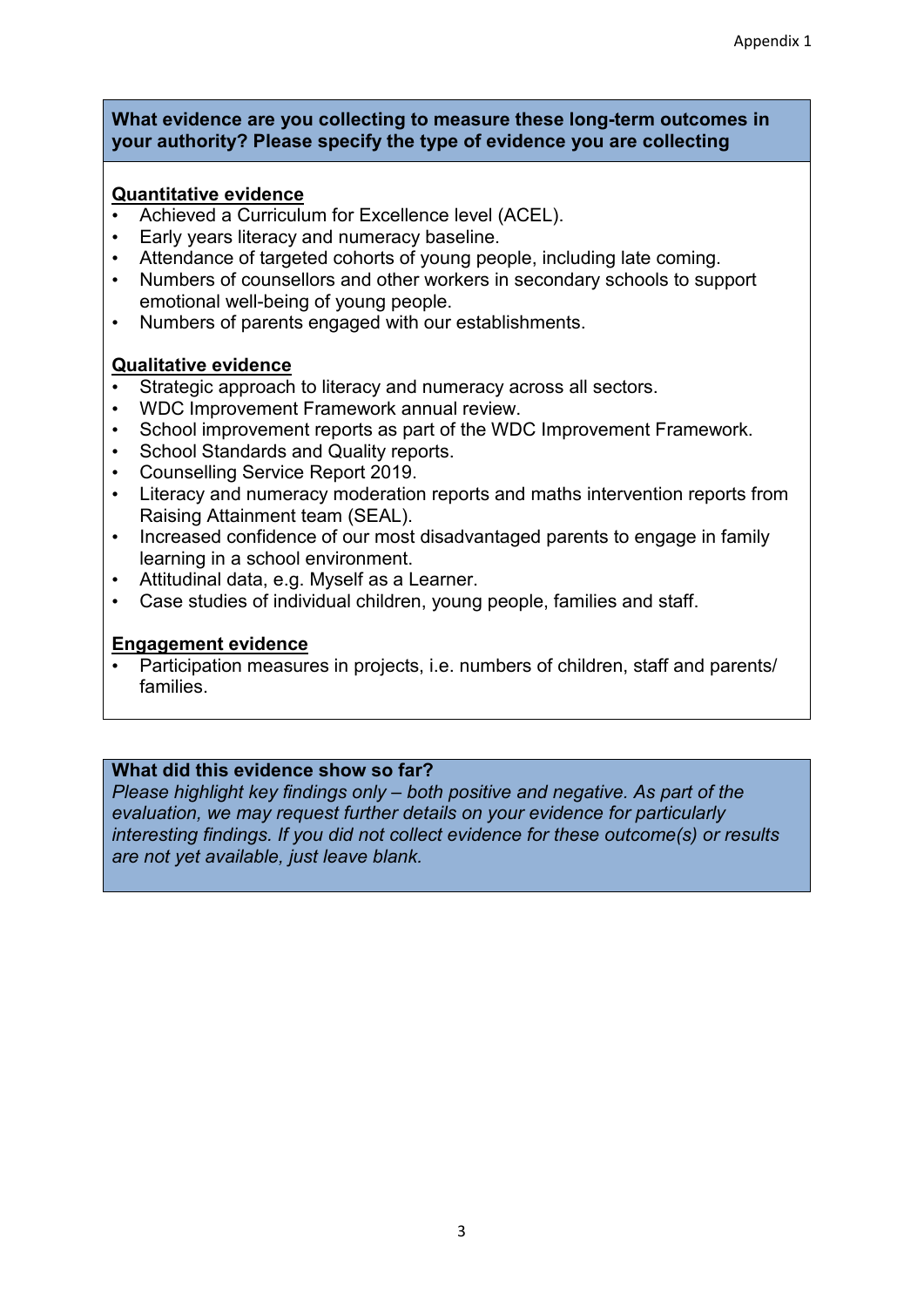#### Improved Learning

Following completion of a local authority thematic review in June 2019 it is evident that in almost all cases learners are engaged, motivated and understand the purpose of their learning. A wide range of teaching approaches is evident with proportionate and effective use of digital technology to enhance learning. A range of interventions are being used well to support learner engagement. Practitioners are becoming more confident in the effective use of data to report on the progress of learners and plan personalised learning experiences.

## Raised Attainment

The local authority averages for Achievement of a Level (ACEL) in reading, writing and listening and talking across all levels are:

| <b>Component</b>    | 2016 | 2017 | 2018 | 2019 | <b>Comment on trend</b>   |
|---------------------|------|------|------|------|---------------------------|
| Reading             | 73.7 | 77.6 | 78.5 | 79.6 | All components are        |
| Writing             | 67.1 | 71.5 | 73.5 | 75.2 | showing a positive trend  |
| Listening & Talking | 78.5 | 83.8 | 86.1 | 87.9 | in achievement of a level |
| <b>Numeracy</b>     | 70.9 | 74.8 | 75.9 | 79.5 | data since 2016.          |

- The percentage of children in P1 who achieved Early level has remained stable in 2018-19, compared to 2017-18, in reading, writing and numeracy.
- The percentage of children in P4 who achieved First level has increased in 2018-19, compared to 2017-18, in writing and numeracy.
- The percentage of young people in P7 who achieved Second level has increased in 2018-19, compared to 2017-18, in reading, writing and numeracy.
- The percentage of young people in S3 who achieved Third or Fourth level has increased in 2018-19, compared to 2017-18, in reading, writing and numeracy.
- Trends over the four years in the percentage of children and young people who achieved the appropriate CfE level for their age and stage, show a stable, high performance for P1 and S3 and a generally increasing performance for P4 and P7. For example, since 2016 achievement in numeracy has increased by 14 % for P4 and 11 % for P7, while achievement in writing has increased by 9 % for P4 and 13 % for P7.

## Narrowed the gap

- In 2019 in the BGE, ACEL performance in reading, writing and numeracy of children and young people living in decile 1 and 2 has increased compared to all previous years. The percentage increase for decile 1 in reading and numeracy was higher than all other deciles.
- For numeracy in 2019 ACEL data compared to 2018, there has been a reduction in the gap between SIMD deciles 1+2 compared to deciles 3-10 for all stages. For P1, P4, S3 (3rd+) and S3 (4th) this is the smallest gap between these deciles in the last three years (2017-2019).
- P7 the gap in 2019 is the smallest gap between these deciles in the last three • For reading in 2019 ACEL data, there is a 3 year trend in reduction in the gap for P1 and P4 between SIMD deciles 1+2 compared to deciles 3-10. The gap for ACEL in reading in 2019 compared to 2018, is reduced for all stages. For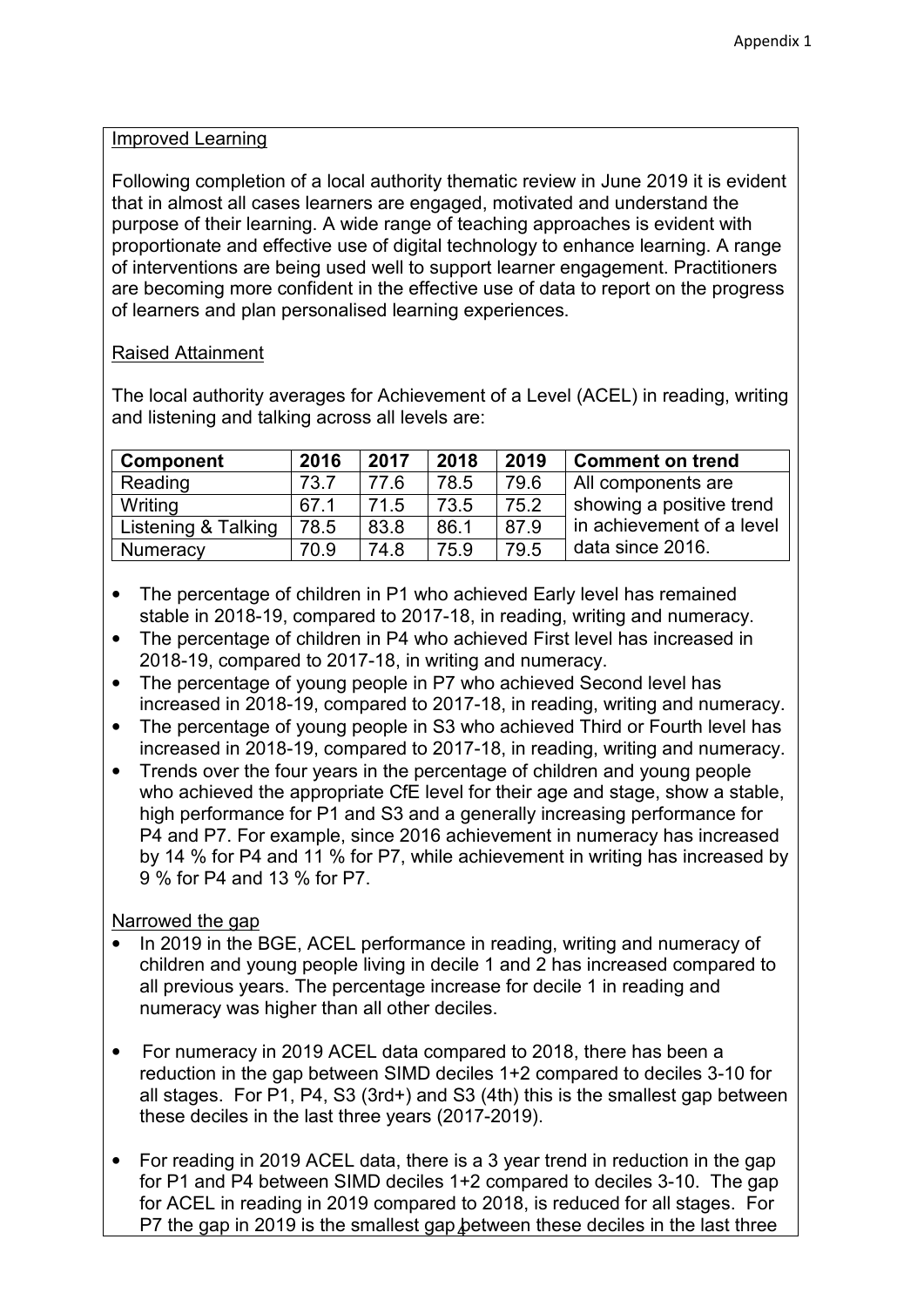years (2017-2019).

• For writing in 2019 ACEL data, there is a 3 year trend in reduction in the gap for P4 between SIMD deciles 1+2 compared to deciles 3-10. The gap for ACEL in writing in 2019 compared to 2018, is reduced for all stages. For S3 (4th) this is the smallest gap between these deciles in the last three years (2017-2019).

#### **Can you share any learning on what has worked well in your overall strategy to achieve impact?**

- West Dunbartonshire has an improving record of raising attainment in literacy and numeracy the BGE and Senior Phase.
- West Dunbartonshire is beginning to reduce the poverty related attainment gap in the BGE and Senior Phase.
- A strategic commitment to an evidence informed approach to improvement is supporting outcome focused approaches to delivering excellence and equity.
- Informed by national priorities and the local context, West Dunbartonshire Education Service provides clear strategic direction to education leaders about the priorities for improvement.
- West Dunbartonshire has developed a coherent strategy for building teacher capacity and capability.
- A range of high quality professional learning activities are supporting the narrowing the poverty related attainment gap.
- The promotion of online platforms as a mode for all staff and pupils to share and learn.
- Clear direction, guidance and framework to support headteachers to lead and manage SAC and PEF.
- Parenting programmes provide opportunities for parents and carers to build capacity in supporting their children.
- West Dunbartonshire Education Service has very good systems for tracking and monitoring data focusing on raising attainment and closing the poverty related attainment gap 3-18.
- West Dunbartonshire Education Service has very well developed approaches to evaluating the quality of learning, teaching and assessment 3-18.
- At establishment level, there is emerging good practice of educational research supporting professional learning, improving pedagogy and facilitating the sharing of good practice.
- West Dunbartonshire Education Service has improved the quality of learning, teaching and assessment 3-18 via a range of strategic approaches to improving pedagogy.
- Corporate, education and establishment senior leaders provide effective strategic direction and systematic planning to improve learning, raise attainment and narrow the poverty related attainment gap.
- Communication of objectives and actions within the strategic planning framework is very effective and supports localised improvement planning cycles.
- West Dunbartonshire's Improvement Framework seeks parent and learner views and opinions on the impact of interventions.
- In alignment with the National Improvement Framework, approaches to planning and scrutiny are significantly enhanced by very good use of digital technologies.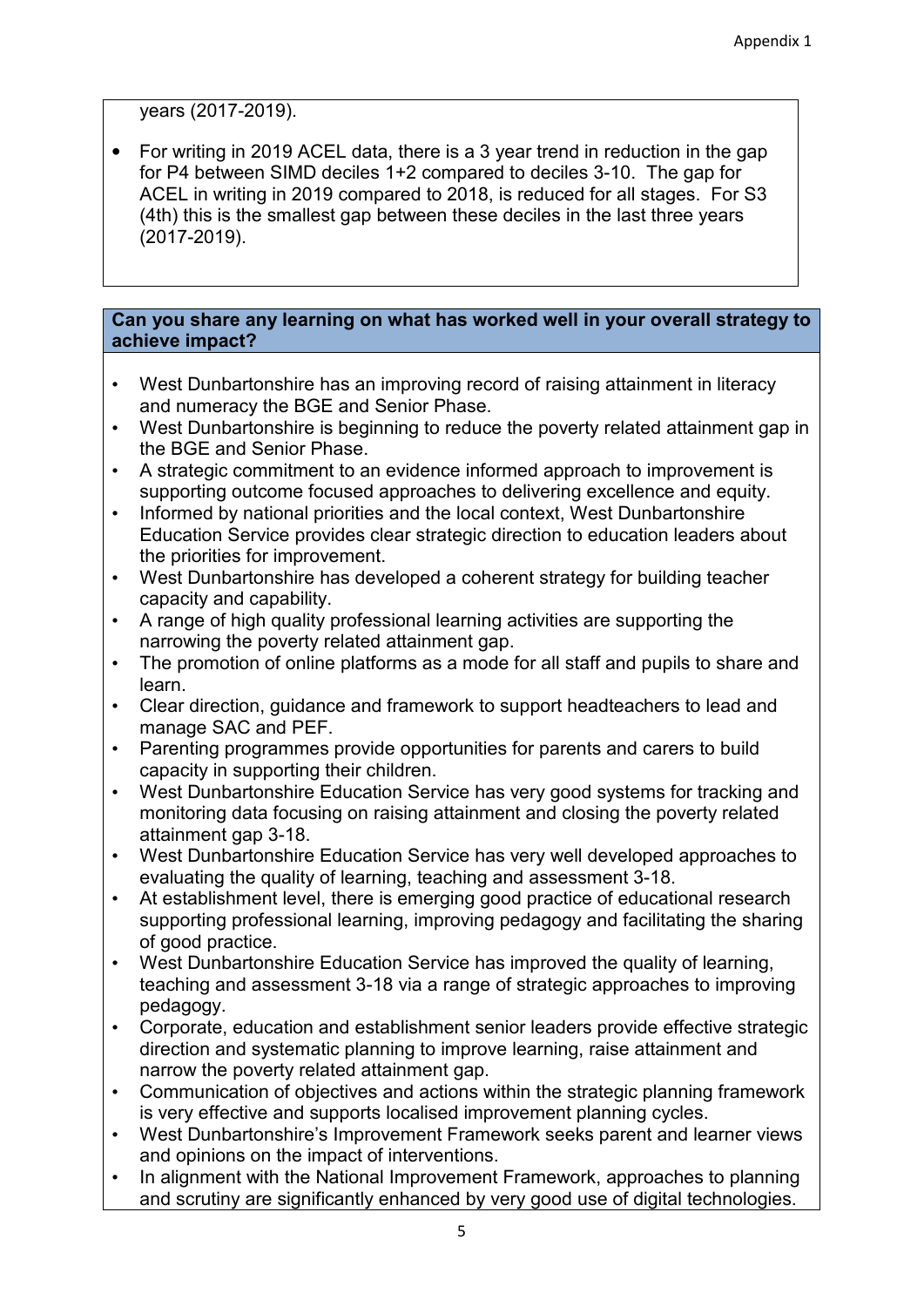- To improve outcomes for learners, West Dunbartonshire operates under a coherent governance framework at all levels, in which there is clarity of both responsibility and accountability.
- Elected Members on the Educational Services Committee scrutinise the Raising Attainment papers and are clear on their focus and responsibility.
- Robust systems are in place for the effective management and monitoring of finance, ensuring strong financial governance and delivery of best value at both corporate and project level.
- West Dunbartonshire has effective systems to monitor and evidence the extent to which spend has led to improved outcomes.

#### **Can you share any learning on what has worked less well or could be improved? Please include in here any risks envisaged for the future implementation of the programme**

- A variety of measures are currently being used to evidence improvements in health and wellbeing. The new Health and Wellbeing Census once available should add consistency to measurement of health and wellbeing across the workstreams.
- Continue to ensure self-evaluation provides clarity about which interventions add the most value to children's and young people's attainment and achievements and take steps to formalise exit or continuation strategies as appropriate.
- Building on the current good practice, improve planning with parents, carers and children and young people to ensure they are fully involved in discussions and decisions which affect their learning.
- Long term sustainability will require investment in Continuous Professional Learning to ensure all staff have the necessary knowledge and expertise in the interventions for equity.
- Ability of vulnerable families to sustain their engagement with interventions whilst facing complex social and economic disadvantage.

## **2. Progress in individual workstreams**

Please list below the individual workstreams your local authority is working towards:

Workstreams:

- 1. Early Level Play and Learning and Family Learning Hub
- 2. Maths and Numeracy
- 3. School Improvement Partnership Project (SIPP / CAR)
- 4. Multi Agency Hub
- 5. Enhanced BGE
- 6. Skills Academies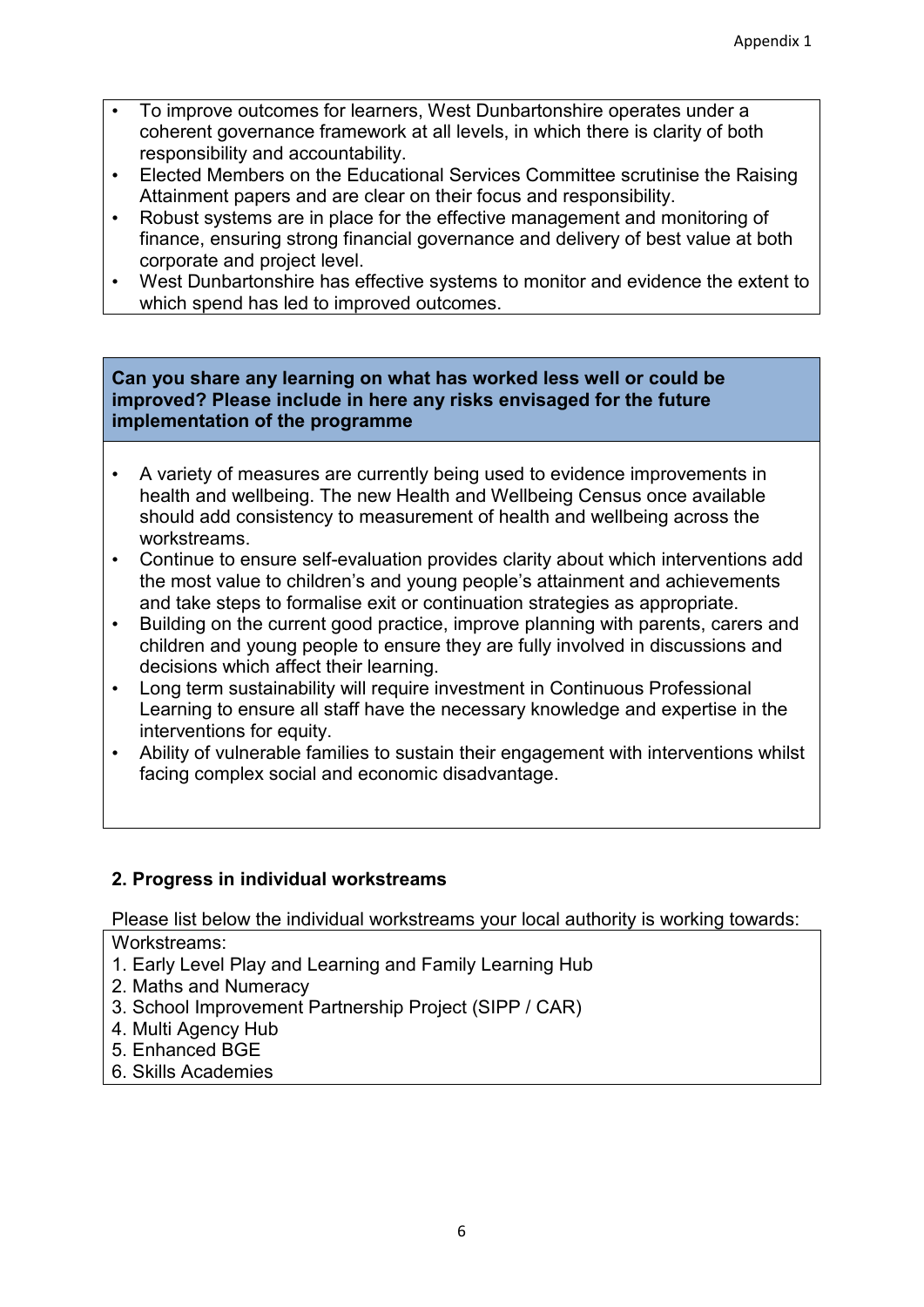| 1                                                                                                                  | <b>Transitions 1: Early Level Learning and Family Learning Hub</b>                                                                                                                                                                                                                        |                                                                                                                                                                                                                                                                                                                                                                                                                                                                                                                         |  |
|--------------------------------------------------------------------------------------------------------------------|-------------------------------------------------------------------------------------------------------------------------------------------------------------------------------------------------------------------------------------------------------------------------------------------|-------------------------------------------------------------------------------------------------------------------------------------------------------------------------------------------------------------------------------------------------------------------------------------------------------------------------------------------------------------------------------------------------------------------------------------------------------------------------------------------------------------------------|--|
| Scope: Please state whether this workstream has been implemented in<br>primary schools, secondary schools or both. |                                                                                                                                                                                                                                                                                           |                                                                                                                                                                                                                                                                                                                                                                                                                                                                                                                         |  |
| Primary schools only<br>€<br>Secondary schools only<br>€<br><b>Early Years and primary schools</b><br>€            |                                                                                                                                                                                                                                                                                           |                                                                                                                                                                                                                                                                                                                                                                                                                                                                                                                         |  |
|                                                                                                                    | Please note, when reporting on outcomes, activities and progress, refer clearly<br>to whether this applied to the primary or secondary sector or both.                                                                                                                                    |                                                                                                                                                                                                                                                                                                                                                                                                                                                                                                                         |  |
|                                                                                                                    | impact of how this workstream outcomes will be achieved.                                                                                                                                                                                                                                  | Progress to date: What evidence are you collecting to evaluate progress and                                                                                                                                                                                                                                                                                                                                                                                                                                             |  |
|                                                                                                                    | Remember: Your timeframe is from June 2018 to June 2019                                                                                                                                                                                                                                   |                                                                                                                                                                                                                                                                                                                                                                                                                                                                                                                         |  |
| set?)                                                                                                              | Outcome (i.e. what the workstream is<br>aiming to achieve) (Please be as<br>specific as possible around the target<br>group: does it involve all teachers,<br>parents or pupils, or a particular sub-                                                                                     | <b>Evidence Collected (e.g. focus group</b><br>with parents, online survey etc.)                                                                                                                                                                                                                                                                                                                                                                                                                                        |  |
|                                                                                                                    | Word Aware is embedded within the<br>practice of all early years<br>establishments, leading to<br>improvements in the literacy<br>environment, baseline literacy scores<br>and vocabulary.<br>Parents will understand what word<br>aware is and how they can use the<br>approach at home. | Questionnaire feedback from Early<br>$\bullet$<br>Stages Teachers (ESTs). Qualitative<br>and quantitative data.<br>Pictorial evidence from early years<br>establishments.<br>Baseline data.<br>$\bullet$<br>Questionnaire feedback - qualitative<br>$\bullet$<br>and quantitative from all staff<br>attending training.<br>Parent feedback via questionnaire<br>$\bullet$<br>from small sample of early years<br>establishments.<br>Leaflet for parents developed and<br>$\bullet$<br>tested via CAR project with ESTs. |  |
|                                                                                                                    | A range of resources to support<br>professional practice in Word Aware/<br>vocabulary development will be<br>available to ESTs working in early years<br>establishments.                                                                                                                  | <b>Establishment of a Google</b><br>$\bullet$<br>classroom.                                                                                                                                                                                                                                                                                                                                                                                                                                                             |  |
|                                                                                                                    | Improvements in classroom behaviour<br>and learning will be evident in classes<br>and early years establishments where                                                                                                                                                                    | Number of staff trained.<br>$\bullet$<br>Teacher competed SDQs for target<br>$\bullet$<br>children.                                                                                                                                                                                                                                                                                                                                                                                                                     |  |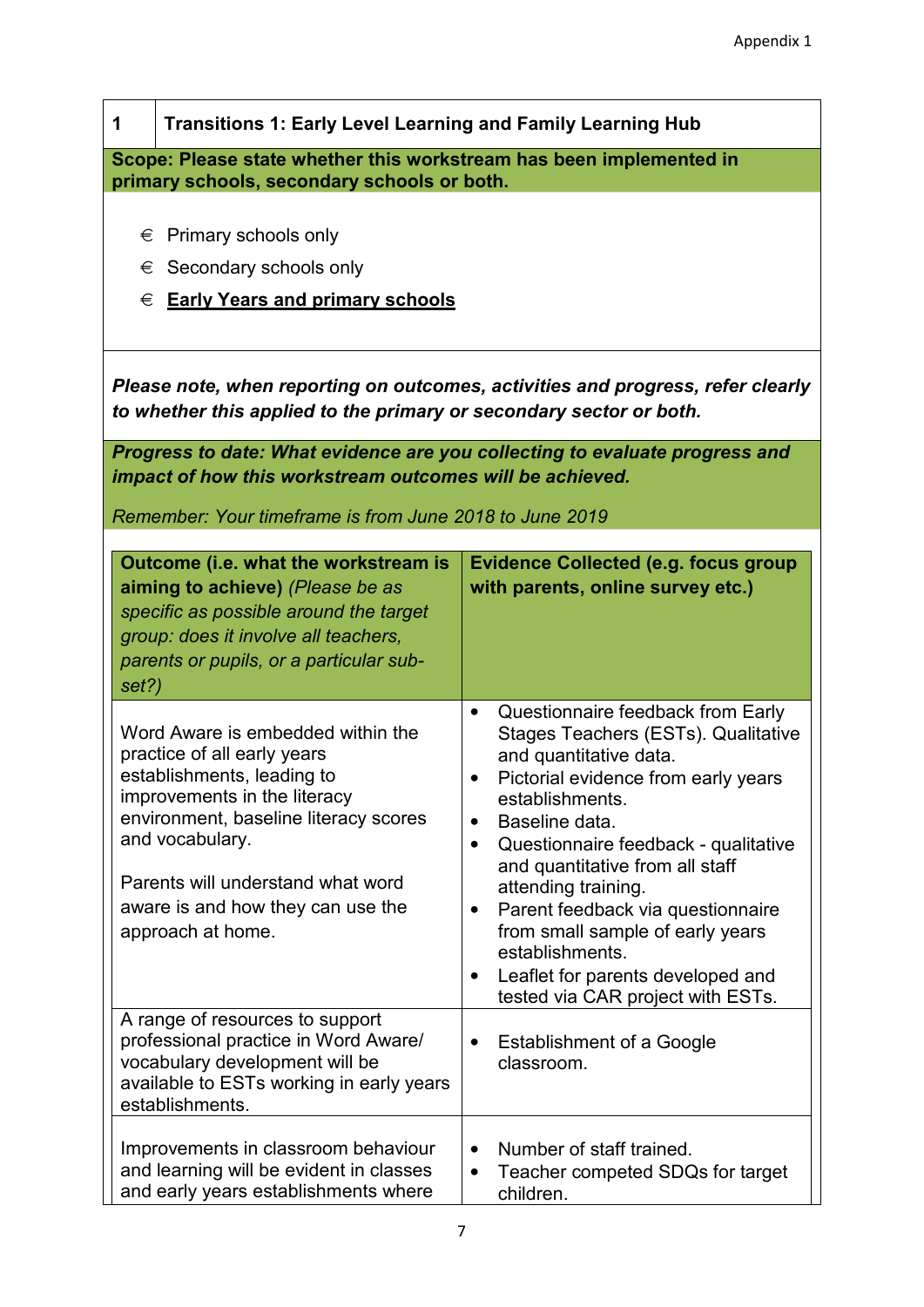| there has been participation in the<br>Incredible Years Teacher Classroom<br>Management (IYTCM) programme.                                                                                                                                                                                                                                                                       | Qualitative feedback on training and<br>its impact on practice.<br>Completion rate of courses,<br>$\bullet$                                                                                                                       |
|----------------------------------------------------------------------------------------------------------------------------------------------------------------------------------------------------------------------------------------------------------------------------------------------------------------------------------------------------------------------------------|-----------------------------------------------------------------------------------------------------------------------------------------------------------------------------------------------------------------------------------|
| Enhancement of parenting skills in the<br>management of behaviour, improving<br>relationships and readiness for learning<br>(targeted intervention for parents of<br>children aged 3-8 years with elevated<br>SDQ scores).<br>Increased family learning through<br>attendance at a range of group and<br>individual learning opportunities for<br>parents (open to all parents). | Number of groups run.<br>SDQ scores.<br>DVD made of parents views of<br>groups.<br>Number of parents attending and<br>completing accredited college<br>courses.<br>Feedback from parents -<br>questionnaire and focus group data. |
| Improved quality in the provision of play<br>based learning experiences at early<br>level,                                                                                                                                                                                                                                                                                       | Feedback from training<br>$\bullet$<br><b>West Dunbartonshire School</b><br><b>Improvement Visits.</b>                                                                                                                            |

Commentary on the evidence of impact has been included in the previous section. Key highlights:

## Word Aware

- Feedback from staff training, feedback from parents and completion of two Collaborative Action Research projects on Word Aware highlight the success of the approach and provide evidence of the approach becoming embedded in practice.
- Baseline scores show an increase in scores on reciprocal teaching dimension of the assessment which is likely attributed to Word Aware and renewed focus on literacy which the approach has encouraged.
- 100% positive feedback from parents completing questionnaire on Word Aware.
- Content of Google classroom evidences resources, planners and pictures of Word Aware in practice.

#### Parental Engagement

- Thirteen Incredible Years parenting groups have run. Improvements in Strength and Difficulties Questionnaires as evidenced in POPP reports show continued impact of this intervention supporting our most vulnerable children.
- Parent voice DVD provides evidence of the impact on families at a very personal level.
- Feedback from parents who have completed accredited courses evidences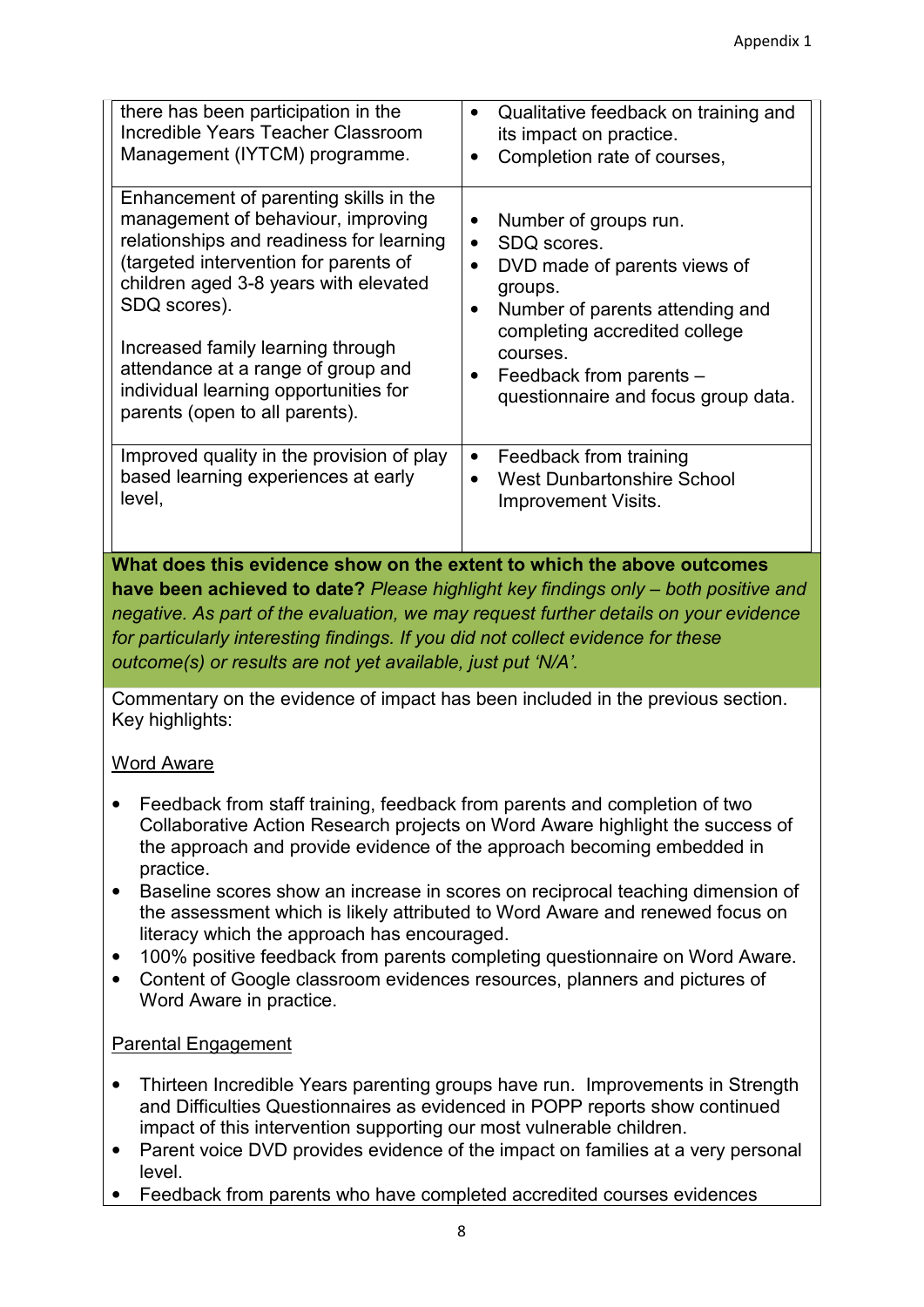adults returning to learning for the first time due solely to provision of onsite crèche facilities and courses being located within local schools.

Incredible Years Training and Classroom Management

- A further 13 staff are now trained (6 early years and 7 primary practitioners).
- Improved scores for target children on teacher competed SDQs.
- Qualitative feedback on training and its impact on practice.
- 100% completion rate of course.

### Early Level Play and Learning

- All primary 1 3 teachers and learning assistants have been trained in play based learning
- Improved personalised play based learning methodology in primary schools.
- Regenerated learning environments are creating a more child centred environment for learning to promote enquiry, investigation, self-directed and adult led learning.
- Learning designed to support stages of child development and improved curriculum balance to support increased focus on literacy, numeracy and wellbeing for children with gaps in learning for their age and stage

*Can you share any learning on what has worked particularly well?* 

- Educational Psychologist (EP) working to coach and monitor Early Stages Teachers to promote and develop Word Aware practice has enabled the pilot study to be extended to all nurseries.
- Deployment of Early Stages Teachers focussing on literacy, numeracy, quality questioning and play based learning
- CAR projects undertaken on Word Aware have assisted in producing resources for use across nurseries.
- Outreach workers enabling relationships to be built first leading to group participation for parents in schools.
- Commitment to professional learning programme for all staff using research based approaches and recall days for review and reflection.
- Quality assurance and monitoring to ensure consistency and high quality experience in play based learning.

*Can you share any learning on what has worked less well or could be improved? Please include in here any risks to this specific workstream going* 

• Continued challenge of changing and increasing numbers of practitioners within early years necessitates rolling programme of training and the need for ongoing support for new staff.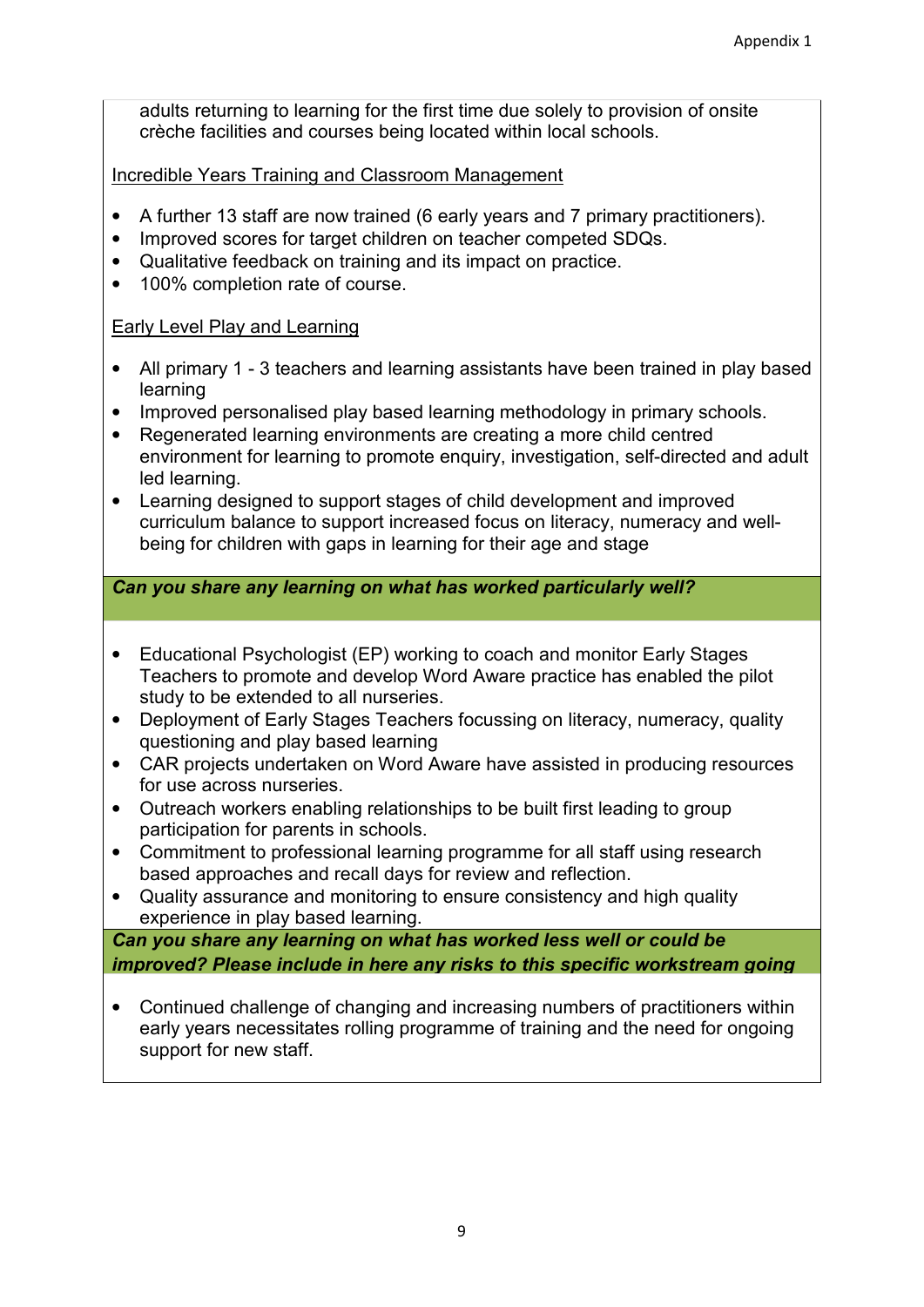| $\overline{\mathbf{2}}$                                                                                                                                                                                                                                                                                                                                                                                  | Maths / Numeracy: To improve Numeracy attainment and To close the<br>attainment gap between pupils from the most and least deprived areas                                                             |                                                                                                                                 |  |
|----------------------------------------------------------------------------------------------------------------------------------------------------------------------------------------------------------------------------------------------------------------------------------------------------------------------------------------------------------------------------------------------------------|-------------------------------------------------------------------------------------------------------------------------------------------------------------------------------------------------------|---------------------------------------------------------------------------------------------------------------------------------|--|
| Scope: Please state whether this workstream has been implemented in                                                                                                                                                                                                                                                                                                                                      |                                                                                                                                                                                                       |                                                                                                                                 |  |
| $\bullet$<br>$\bullet$                                                                                                                                                                                                                                                                                                                                                                                   | primary schools, secondary schools or both.<br>Primary schools only<br>Secondary schools only                                                                                                         |                                                                                                                                 |  |
|                                                                                                                                                                                                                                                                                                                                                                                                          | <b>Early Years, primary and secondary schools</b>                                                                                                                                                     |                                                                                                                                 |  |
|                                                                                                                                                                                                                                                                                                                                                                                                          | to whether this applied to the primary or secondary sector or both.                                                                                                                                   | Please note, when reporting on outcomes, activities and progress, refer clearly                                                 |  |
|                                                                                                                                                                                                                                                                                                                                                                                                          | impact of how this workstream outcomes will be achieved.                                                                                                                                              | Progress to date: What evidence are you collecting to evaluate progress and                                                     |  |
|                                                                                                                                                                                                                                                                                                                                                                                                          | Remember: Your timeframe is from June 2018 to June 2019                                                                                                                                               |                                                                                                                                 |  |
| set?)                                                                                                                                                                                                                                                                                                                                                                                                    | Outcome (i.e. what the workstream is<br>aiming to achieve) (Please be as<br>specific as possible around the target<br>group: does it involve all teachers,<br>parents or pupils, or a particular sub- | <b>Evidence Collected (e.g. focus group</b><br>with parents, online survey etc.)                                                |  |
|                                                                                                                                                                                                                                                                                                                                                                                                          | Improved attainment and achievement<br>in maths and numeracy at early years,<br>primary and secondary.                                                                                                | CfE Data<br>$\bullet$<br><b>SNSA Data</b><br><b>West Dunbartonshire Early Years</b><br>$\bullet$<br><b>Baseline Assessments</b> |  |
|                                                                                                                                                                                                                                                                                                                                                                                                          | High quality experience of learning in<br>maths / numeracy in all establishments<br>at all key stages.                                                                                                | <b>West Dunbartonshire Thematic</b><br>$\bullet$<br><b>Review</b><br><b>Authority Moderation reports</b>                        |  |
|                                                                                                                                                                                                                                                                                                                                                                                                          | Increased parental engagement and<br>family learning opportunities.                                                                                                                                   | Parent focus groups and feedback<br>$\bullet$                                                                                   |  |
| What does this evidence show on the extent to which the above outcomes<br>have been achieved to date? Please highlight key findings only – both positive and<br>negative. As part of the evaluation, we may request further details on your evidence<br>for particularly interesting findings. If you did not collect evidence for these<br>outcome(s) or results are not yet available, just put 'N/A'. |                                                                                                                                                                                                       |                                                                                                                                 |  |

 $\overline{1}$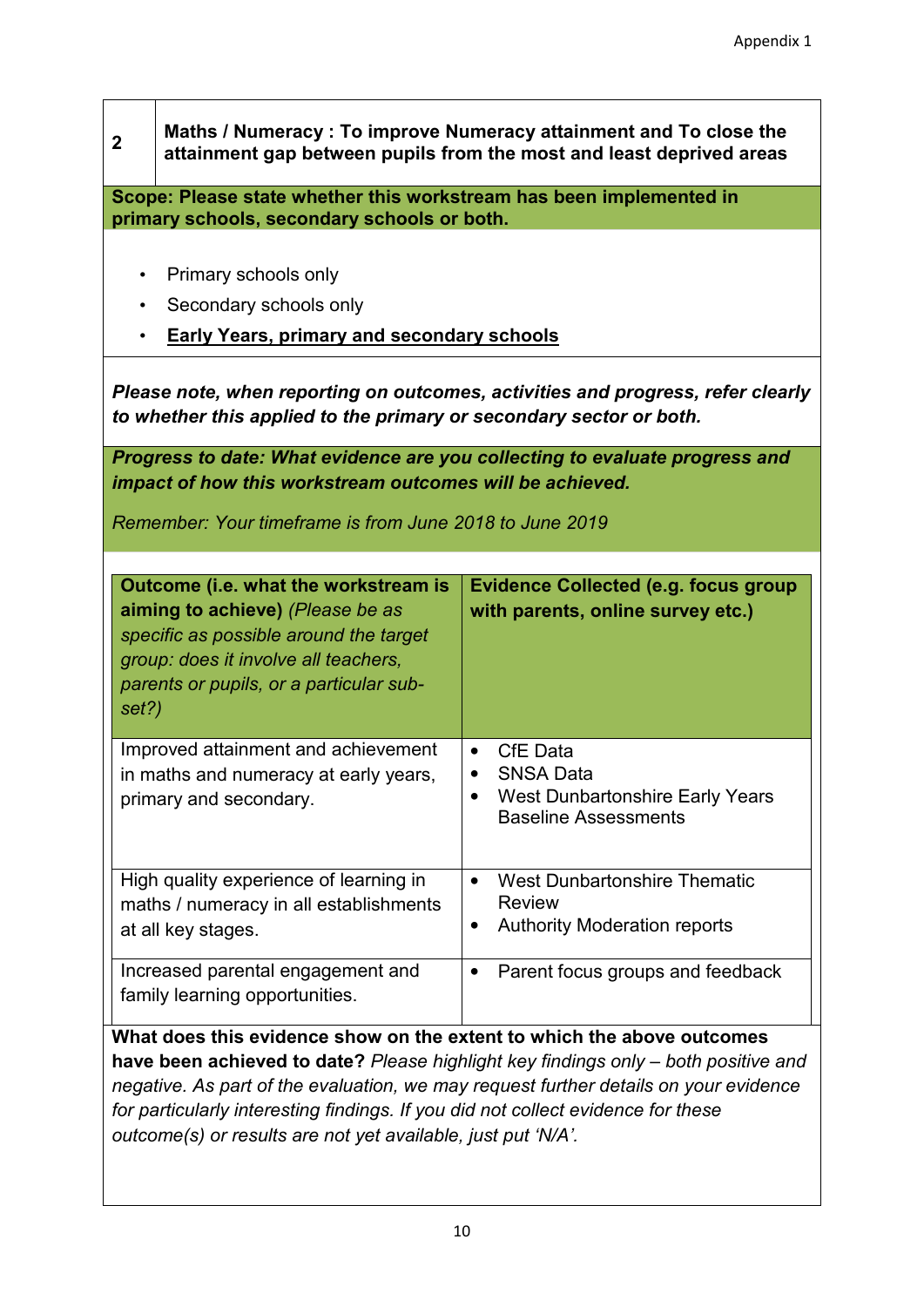- West Dunbartonshire's Early Level Numeracy Benchmarking Tools shows that :
	- o In 2018-19, there was an increase in P1 children who achieved the expected benchmark in eight out of the ten experiences and outcomes, performance for Data and Analysis remained the same, and there was a decrease of 3 % for Money. There is a sustained improvement over the last four years in Fractions, Decimals and percentages and 2D shapes and 3D objects.
	- o Children who were in Early Learning and Childcare Centres in 2018 and are now in P1 have made progress with the biggest gains in Money and Number and number processes.
	- o Performance in Early Learning and Childcare Centres improved for all experiences and outcomes of numeracy areas in 2018-19, with large increases for Patterns and Relationships, 2D shapes and 3D objects and Data and Analysis. This means there has been a sustained improvement over the last four years in seven experiences and outcomes.
- The ACEL Data shows improved attainment in maths by stage:
	- o At P1 achievement of a level in numeracy has remained steady in 2016 and 2017 at 81 % but increased in 2019 to 83 %.
	- o At P4 achievement of a level in numeracy has increased to 71 % in 2017 from 61 % in 2016, and to 75% in 2019.
	- o At P7 achievement of a level in numeracy has increased steadily in the period 2016-19 from 61 % to 71%.
	- o At S3 achievement of a level in numeracy has increased to 90% in 2019.
- 70% of schools have staff trained in SEAL approach. The majority of schools report that SEAL is improving attainment and achievement of individuals and groups
- Across all schools and early years establishments numeracy and maths is a key area of focus in improvement plans. Most establishments regularly review and adapt their numeracy and mathematics curriculum to better meet the needs of their learners. Evidence shows that almost all establishments are using their curriculum timetabling effectively to ensure there is an appropriate allocation of time for numeracy and mathematics in the curriculum.
- Almost all staff report they have benefited from professional learning in numeracy and mathematics which has had a positive impact on how they plan and deliver the numeracy and mathematics curriculum.
- Overall evidence shows there is good support for pupils with additional support needs. Enhanced curriculum models at secondary sector BGE are making a positive impact on the attainment and achievement of young people at risk of missing out.
- Resources have been used effectively to support learners, for example learning assistants are deployed appropriately across all sectors and they are used well to support children and young people in their learning in numeracy and mathematics.
- In most schools learning experiences are well matched to needs and learners can articulate their next steps in learning. Children and young people report they feel very well supported and confident in their relationships with staff and peers.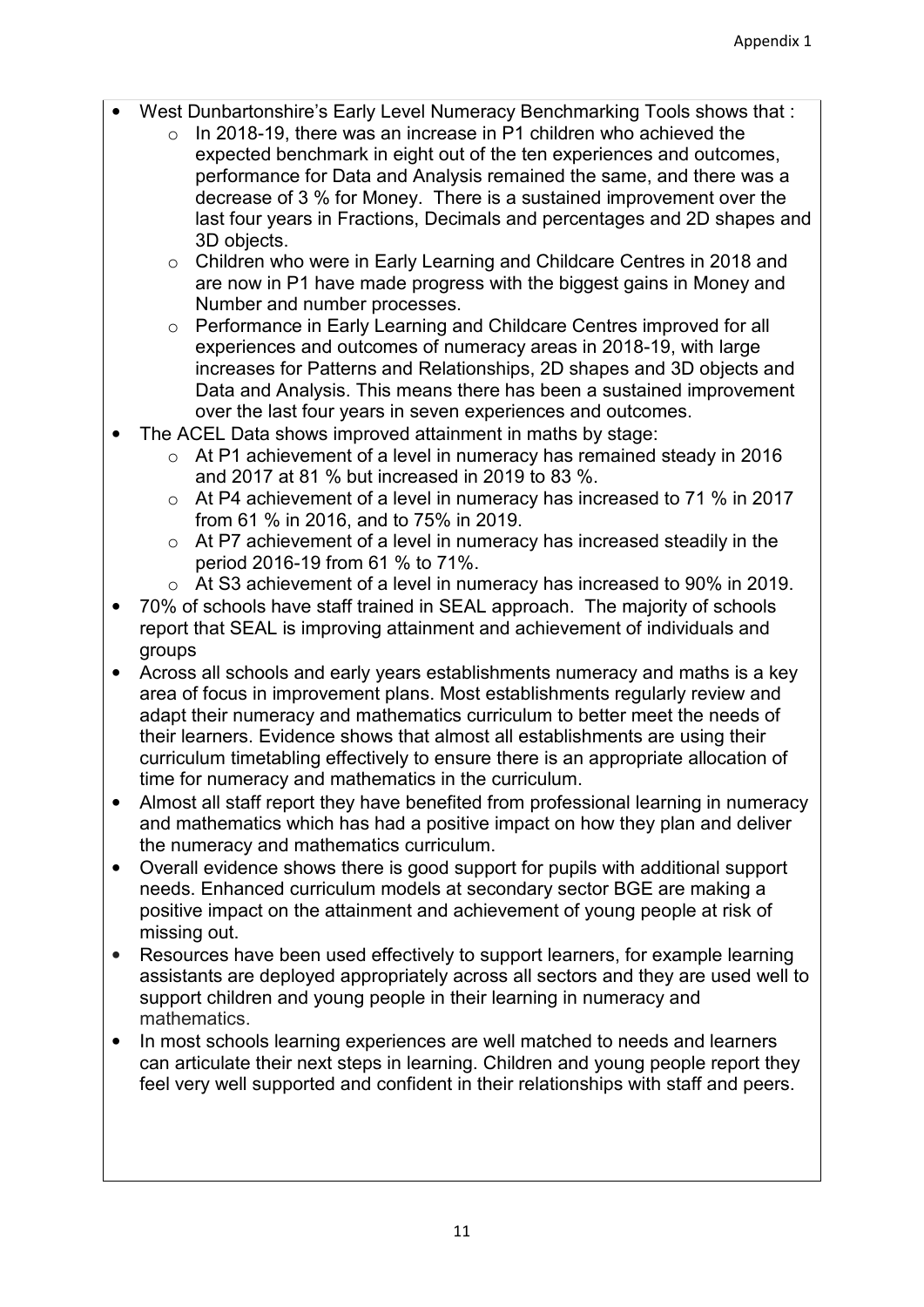## *Can you share any learning on what has worked particularly well?*

- SEAL, Growth Mindset and Number Talk.
- Maths strategy promoting breadth, depth and challenge.
- Maths Attainment Team (dedicated team implementing small tests of change leading to authority wide interventions and improvement).
- Enhanced Transition Projects.
- Local Learning Community approach.
- Introduction of Maths Mastery .
- Investing in early years approaches.
- Maths Challenge Teachers are established in every school.
- Increased number of homework clubs, open afternoons and family drop in sessions for parents focussing on maths / numeracy.
- Consistent approaches to delivery of maths / numeracy between early learning, primary and secondary.

*Can you share any learning on what has worked less well or could be improved? Please include in here any risks to this specific workstream going forward.* 

• Continue to invest in shared professional development for primary and secondary teachers to deepen understanding of children's conceptual and skill development in maths and numeracy.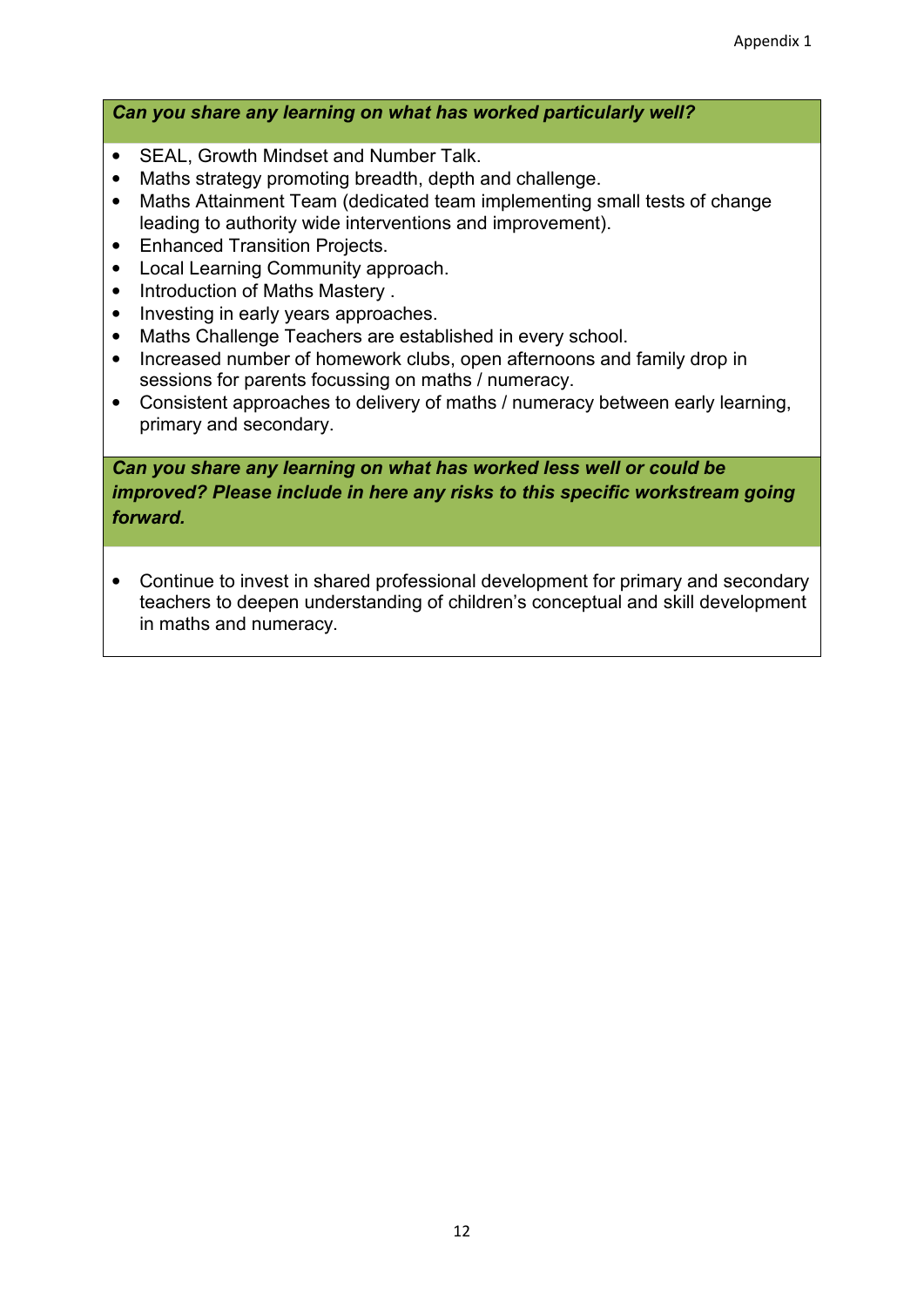| 3                                                                                                                  | <b>School Improvement Partnership Project (SIPP/ CAR)</b>                                                                                                                                                                                                                                                        |                                                                                                                                                                                                                                                     |  |
|--------------------------------------------------------------------------------------------------------------------|------------------------------------------------------------------------------------------------------------------------------------------------------------------------------------------------------------------------------------------------------------------------------------------------------------------|-----------------------------------------------------------------------------------------------------------------------------------------------------------------------------------------------------------------------------------------------------|--|
| Scope: Please state whether this workstream has been implemented in<br>primary schools, secondary schools or both. |                                                                                                                                                                                                                                                                                                                  |                                                                                                                                                                                                                                                     |  |
| €<br>€<br>€                                                                                                        | Primary schools only<br>Secondary schools only<br><b>Early Years, Primary and secondary schools</b>                                                                                                                                                                                                              |                                                                                                                                                                                                                                                     |  |
|                                                                                                                    | Please note, when reporting on outcomes, activities and progress, refer clearly<br>to whether this applied to the primary or secondary sector or both.                                                                                                                                                           |                                                                                                                                                                                                                                                     |  |
|                                                                                                                    | Progress to date: What evidence are you collecting to evaluate progress and<br>impact of how this workstream outcomes will be achieved.<br>Remember: Your timeframe is from June 2018 to June 2019                                                                                                               |                                                                                                                                                                                                                                                     |  |
| set?)                                                                                                              | Outcome (i.e. what the workstream is<br>aiming to achieve) (Please be as<br>specific as possible around the target<br>group: does it involve all teachers,<br>parents or pupils, or a particular sub-<br>Improved learning and teaching leading<br>to high quality learning experience in all<br>establishments. | <b>Evidence Collected (e.g. focus group</b><br>with parents, online survey etc.)<br><b>West Dunbartonshire School</b><br>$\bullet$<br><b>Improvement Framework</b><br>Evidence from lesson study<br>$\bullet$<br>approach                           |  |
|                                                                                                                    | Empowered teachers and school<br>leaders resulting in self-improving<br>school improvement programme<br>(phase one primary teachers, phase two<br>early years practitioners and<br>probationers, phase three<br>headteachers).                                                                                   | <b>West Dunbartonshire Thematic</b><br><b>Review</b><br><b>Improvement Framework Reports</b><br>$\bullet$<br>Numbers of schools involved in<br>$\bullet$<br>process<br>Numbers of staff and improvement/<br>$\bullet$<br>collaborative partnerships |  |
|                                                                                                                    | Teacher research supporting evidence<br>based approaches to interventions<br>(phase one primary teachers, phase two<br>early years, phase three probationer<br>teachers and headteachers).                                                                                                                       | <b>Collaborative Action Research</b><br>$\bullet$<br>projects and evidence<br>Feedback from teachers<br>$\bullet$                                                                                                                                   |  |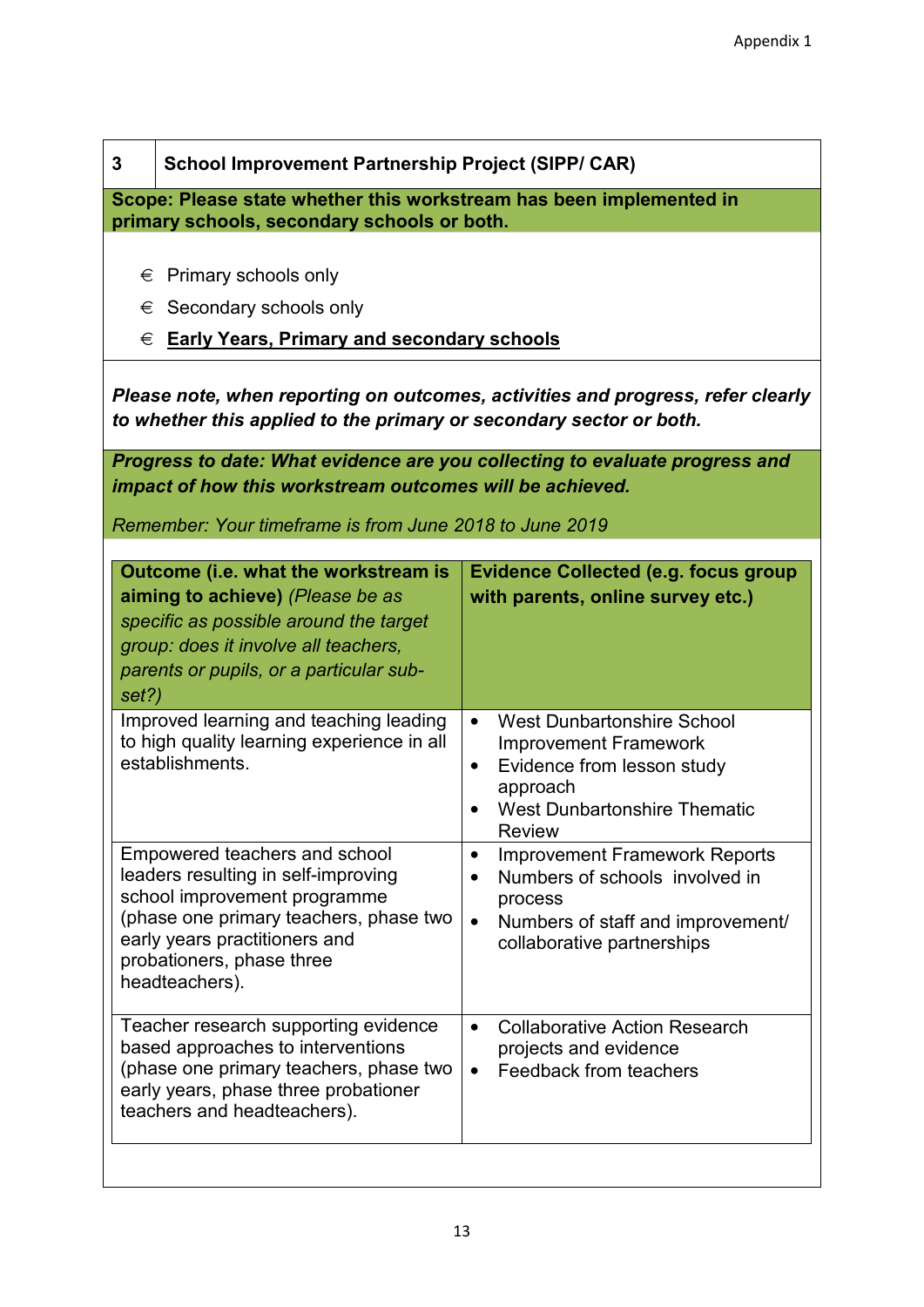- In 2015 the School Improvement Partnership Programme in West Dunbartonshire focussed on improving attainment in primary 4 and primary 7. Since 2015 West Dunbartonshire has raised attainment in Numeracy by 14% as part of the Scottish Attainment Challenge.
- Trends over the four years in the percentage of children and young people who achieved the appropriate CfE level for their age and stage, show a generally increasing performance for P4 and P7. For example, since 2016 achievement in numeracy has increased by 14 % for P4 and 11 % for P7, while achievement in writing has increased by 8 % for P4 and 13 % for P7. A range of interventions have impacted on this, one being practitioners engaging in Collaborative Action Research projects with a heightened focus on using data to plan improvement linked to theories of research. The success of this approach was extended to our early years practice using a local model based on the principles of Collaborative Action Research.
- Conditions for collaboration to systems level improvement have been scaled up since 2015. A new model of school improvement was introduced in August 2018 led by an Enhanced School Improvement Team (ESIT) comprising 10 headteachers. The team conducted over 150 collaborative visits to schools and early learning centres in session 2018 -19. Evidence shows this had a positive impact on the management of school improvement process and developed more informed leadership of change and improvement through providing:
	- o Support and challenge to link establishments to raise attainment, improve learning and narrow the poverty related attainment gap.
	- o Continuous improvement, performance monitoring and self- evaluation.
	- o Support with use of performance information to support and challenge establishments to improve.
	- o Collaborative leadership of improvement visits focussing on learning, teaching and assessment.
	- o Collaboration with colleagues locally, the West Partnership and nationally on improvement, using an evidenced based approach.
	- o This model is now exemplified on the National Improvement Hub
- In 2018-19 there were almost 60 Collaborative Action Research Projects conducted involving almost 250 practitioners with the main focus developing play pedagogy in Early Years, numeracy interventions such as CGI, SEAL, interactive mental maths and literacy interventions such as Reciprocal Reading and production of holistic assessments to support teacher professional judgement of levels.
- CAR is a core element of the probationer programme in West Dunbartonshire with 20 projects delivered in 2018/19 by 60 probationers. These formed part of a probationer showcase of learning.
- The processes for Assessment and Moderation are underpinned by the principles of CAR. Over 200 teachers were involved in collaborative approaches to assessment and moderation. Almost 110 early, first, second and third level teachers worked collaboratively to develop holistic assessments to support informed teacher professional judgement.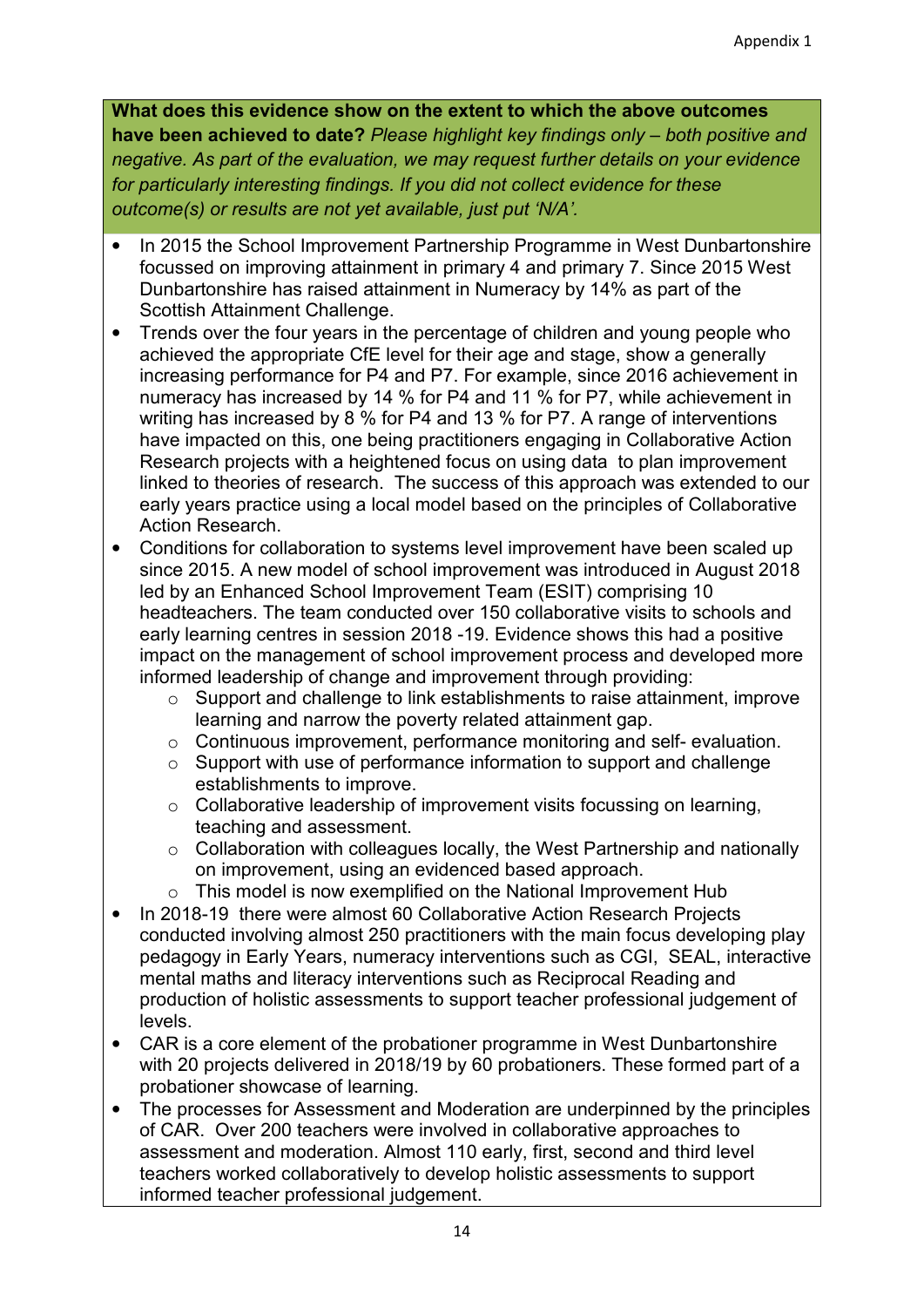*Can you share any learning on what has worked particularly well?* 

- CAR Leads Network Group led by lead officer supporting consistency in professional learning, planning, evaluation and reporting.
- Local Learning Community (LLC) model of SIPP.
- Lead personnel for SIPP in each (LLC).
- Collaboration with The Robert Owen Centre and Argyll and Bute Council.
- Probationer programme for CAR.
- West Dunbartonshire Moderation framework based on CAR principles.
- Collaboration with GTCS to provide training on practitioner enquiry and The Standard for Full Registration.
- Headteacher Secondee as lead co-ordinator.
- Funding to release teachers to collaborate and conduct lesson studies in partner schools.
- Strategic 5 year framework starting with class teachers, then schools, LLC, authority wide approaches.
- Enhanced School Improvement Team (local authority and headteachers working as supportive partners).

*Can you share any learning on what has worked less well or could be improved? Please include in here any risks to this specific workstream going* 

- Through professional learning continue to promote the benefits for leaders and practitioners of school alliances.
- Building time in to collegiate calendars for teacher collaboration and lesson study.
- Commitment to provide teachers to cover to release staff to engage in partner school visits.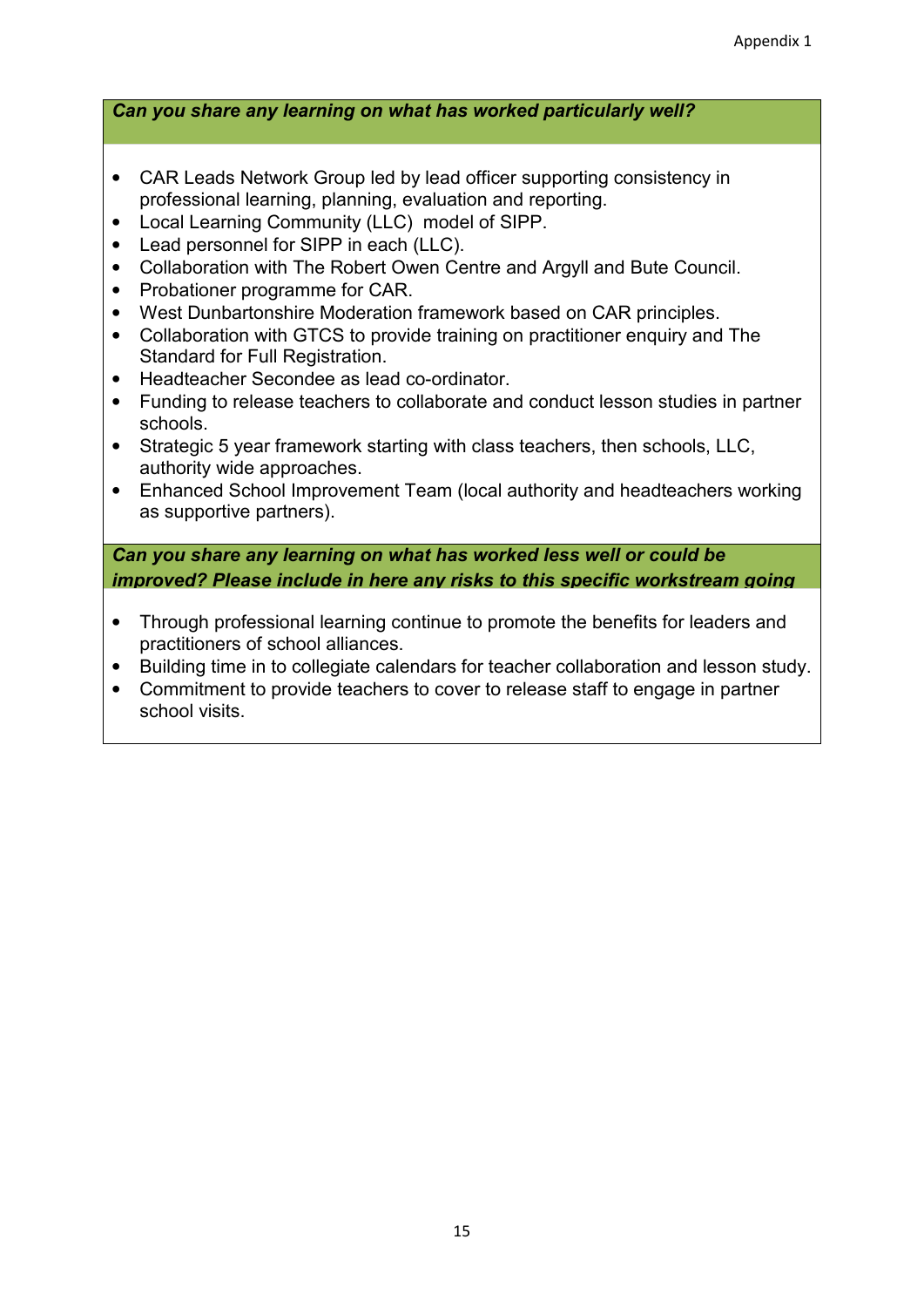| Multi Agency Hub |  |
|------------------|--|
|                  |  |

**Scope: Please state whether this workstream has been implemented in primary schools, secondary schools or both.** 

- $\epsilon$  Primary schools only
- € **Secondary schools only**
- $\epsilon$  Both, in primary and secondary schools

*Please note, when reporting on outcomes, activities and progress, refer clearly to whether this applied to the primary or secondary sector or both.* 

*Progress to date: What evidence are you collecting to evaluate progress and impact of how this workstream outcomes will be achieved.* 

*Remember: Your timeframe is from June 2018 to June 2019*

| Outcome (i.e. what the workstream is<br>aiming to achieve) (Please be as<br>specific as possible around the target<br>group: does it involve all teachers,<br>parents or pupils, or a particular sub-<br>set?) | <b>Evidence Collected (e.g. focus group</b><br>with parents, online survey etc.)                                    |
|----------------------------------------------------------------------------------------------------------------------------------------------------------------------------------------------------------------|---------------------------------------------------------------------------------------------------------------------|
| Improved attainment and achievement<br>for pupils residing in deciles 1&2.                                                                                                                                     | <b>CfE</b> Levels<br>$\bullet$<br><b>SQA Performance</b><br>$\bullet$<br><b>Participation Measures</b><br>$\bullet$ |
| Improved attendance for intervention<br>groups.                                                                                                                                                                | Attendance data<br>$\bullet$                                                                                        |
| Reduced exclusions for intervention<br>groups.                                                                                                                                                                 | <b>Exclusion data</b><br>$\bullet$                                                                                  |
| Increased parental and family<br>engagement in the school and wider<br>school community.                                                                                                                       | <b>Engagement figures</b><br>٠<br>Parent focus groups and<br>$\bullet$<br>questionnaires                            |
| Improve outcomes for the wider school<br>community.                                                                                                                                                            | Parental and wider community<br>$\bullet$<br>feedback                                                               |
| Improve health and wellbeing of pupils<br>residing in deciles 1 & 2.                                                                                                                                           | <b>WDC Education Psychologist</b><br>$\bullet$<br>evaluation and reports                                            |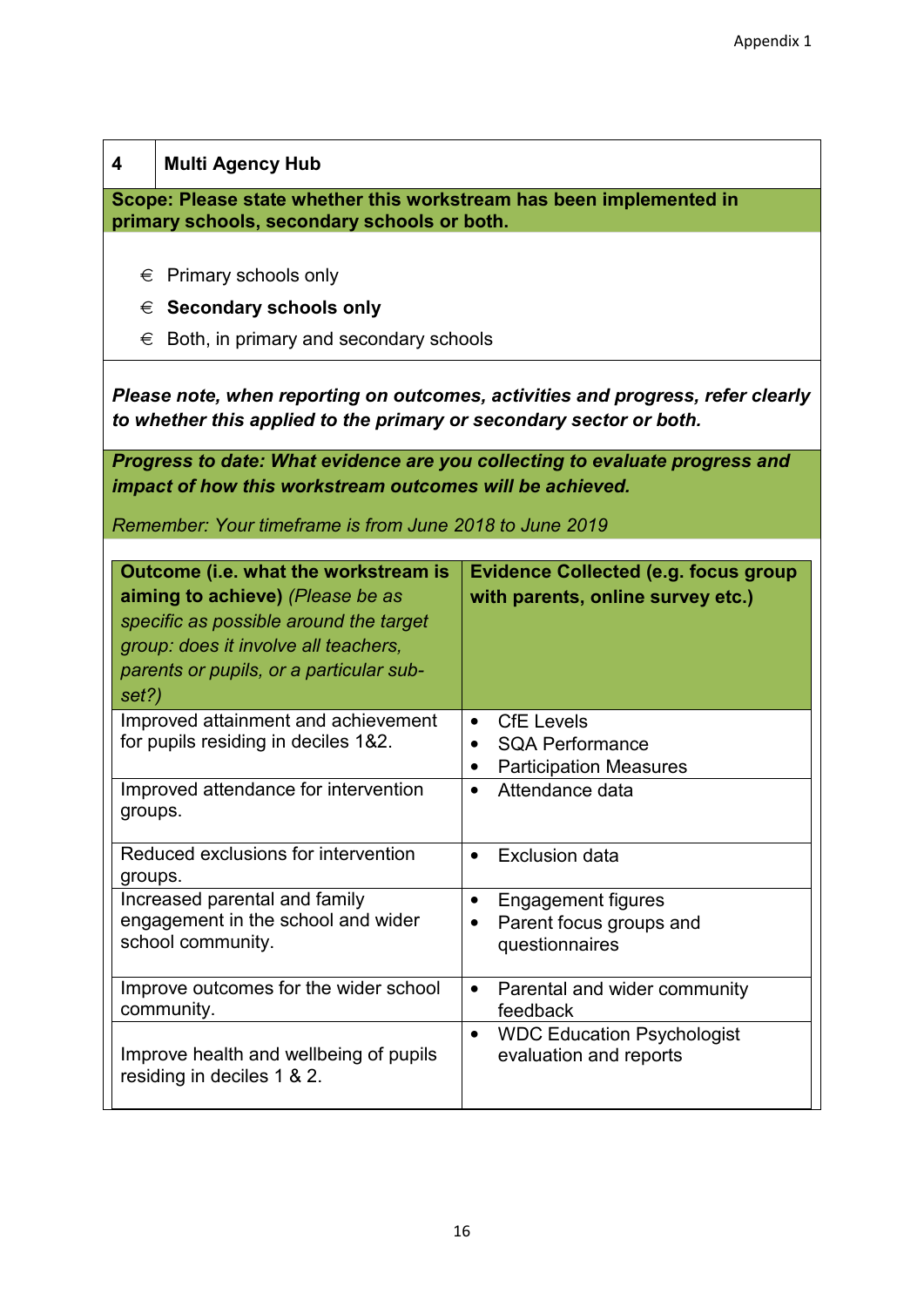- Attainment data shows that the initial high level message emerging from the 2019 teacher judgement data is that since 2016 for pupils residing in SIMD 1&2 at S3 there has been a 2% increase in the number of pupils attaining at third level.
- Pupils are increasing their numbers of volunteering hours which now stand at 2511 hours (114.6 days).
- For one group of targeted S2 pupils attendance has increased by 50%.
- Quantitative evidence demonstrates a 63% reduction in exclusions since 2016-17 and a 66% reduction in social work referrals.
- 117 pupils have engaged in pupil counselling in this period.
- Over 100 staff are fully trained in Nurture training and 'Nurture' is now delivered as an integral part of the HWB programme across 2 secondary schools.
- Nurture groups are established in four out of the five secondary schools and are provided in one secondary school every day. Pupils and staff report that as a result of the 'Nurture groups' young people are better engaged, have increased attendance, an increased readiness to learn and improved timekeeping when moving to and from classes.
- Staff report that the Multi-Agency Hubs have enhanced the nurturing and inclusive culture of the schools. Staff report that "classes are more settled", staff feel "better able to manage stressful situations" and the "learning environment is better".
- West Dunbartonshire Education Psychology Service produced reports 'Developing a Whole School Nurturing Approach'. The report states that quantitative data that the training has had an effect on both participants' knowledge of a nurturing approach and their ability to implement this in their practice. This finding is supported by qualitative findings which suggest that participants are more aware of what a nurturing approach looks like in practice and have a better understanding of how a child's circumstances can impact on their behaviour within the classroom. The report confirms that young people say that they feel supported, valued and safe and value additional support that is put in place for them.
- Next steps include planning a learning festival building on previous professional learning sessions on ACES, with the aim of continuing to 'poverty proof' the school and starting to use 'Compassionate and Connected Classroom' resources.
- The number of families engaged with the Multi-Agency Hubs has increased over a two year period from 19 to 314 families.
- The family opportunities team based in schools provided support in relation to debt / finance advice and support; housing support; crisis support (foodbank and school uniform); volunteering opportunities; employment pathways; learning opportunities ( IT, interview skills, early years qualification)
- As a result of increased parental learning opportunities a number of parents have achieved the following SQA qualifications:
	- o 18 parents have achieved SCQF Level 3 Technology
	- o 20 parents have achieved SCQF Level 4 Technology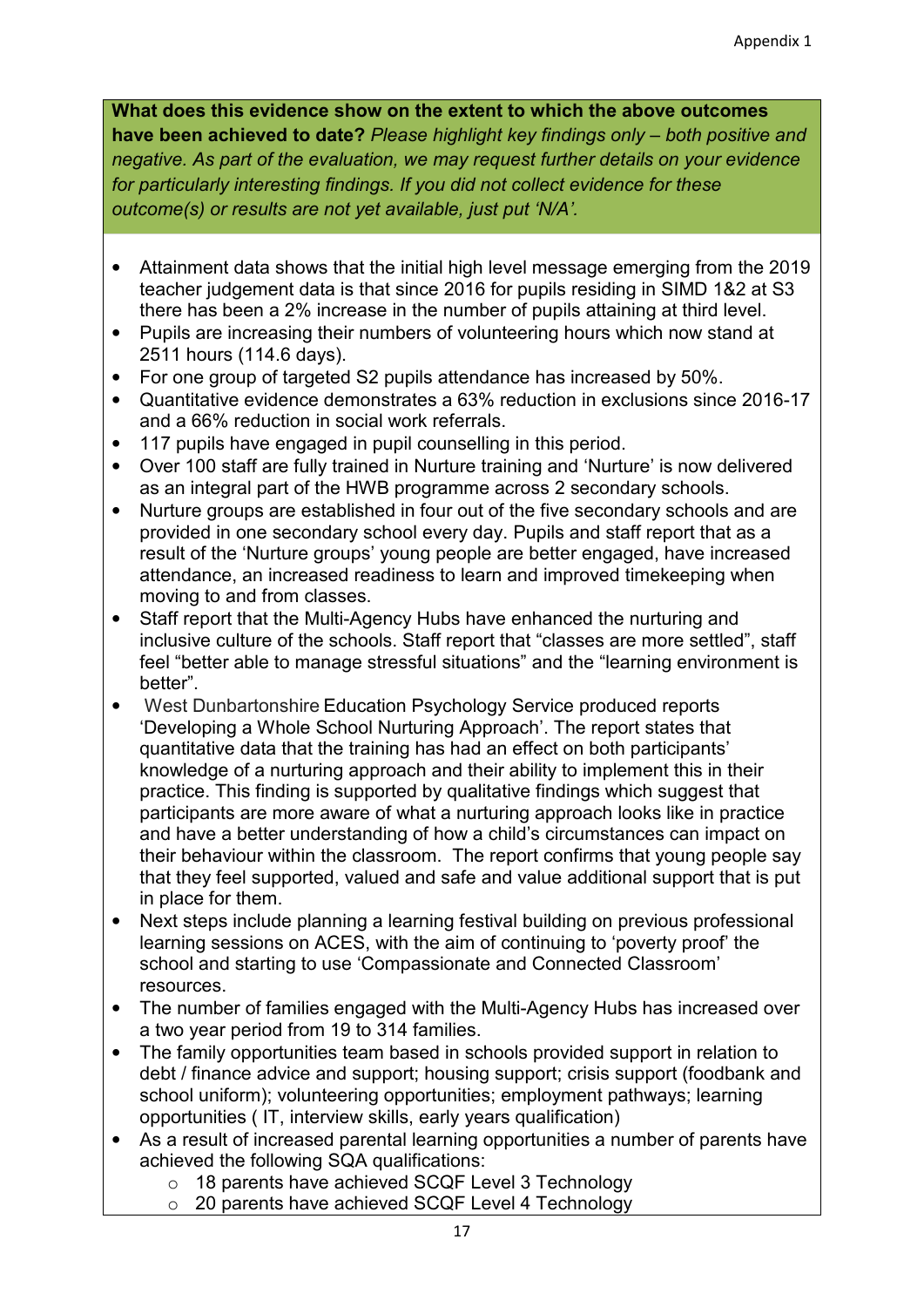- o 18 parents have achieved 'Introduction to Psychology'
- o 13 parents have achieved 'English as an Additional Language'
- o As a result of achieving these SQA qualification, two parents secured employment.
- o Some parents attended the SQA award ceremony with the Senior pupils.

*Can you share any learning on what has worked particularly well?* 

- Pupil and Family Support Workers / Family Link Workers
- Pupil Counselling Service
- Nurture and Nurture Base
- Pupil and Family Support Workers / Family Link Workers
- Family Opportunities Team

*Can you share any learning on what has worked less well or could be improved? Please include in here any risks to this specific workstream going* 

- The Family Opportunities Team has found it challenging to consistently engage all parents referred to them via self-referral or referral by school staff.
- Group counselling sessions have not been as successful as individual sessions
- School collegiate calendars and improvement priorities make it challenging to allocate sufficient time in collegiate calendars for in depth training sessions on nurture and well-being interventions for all staff.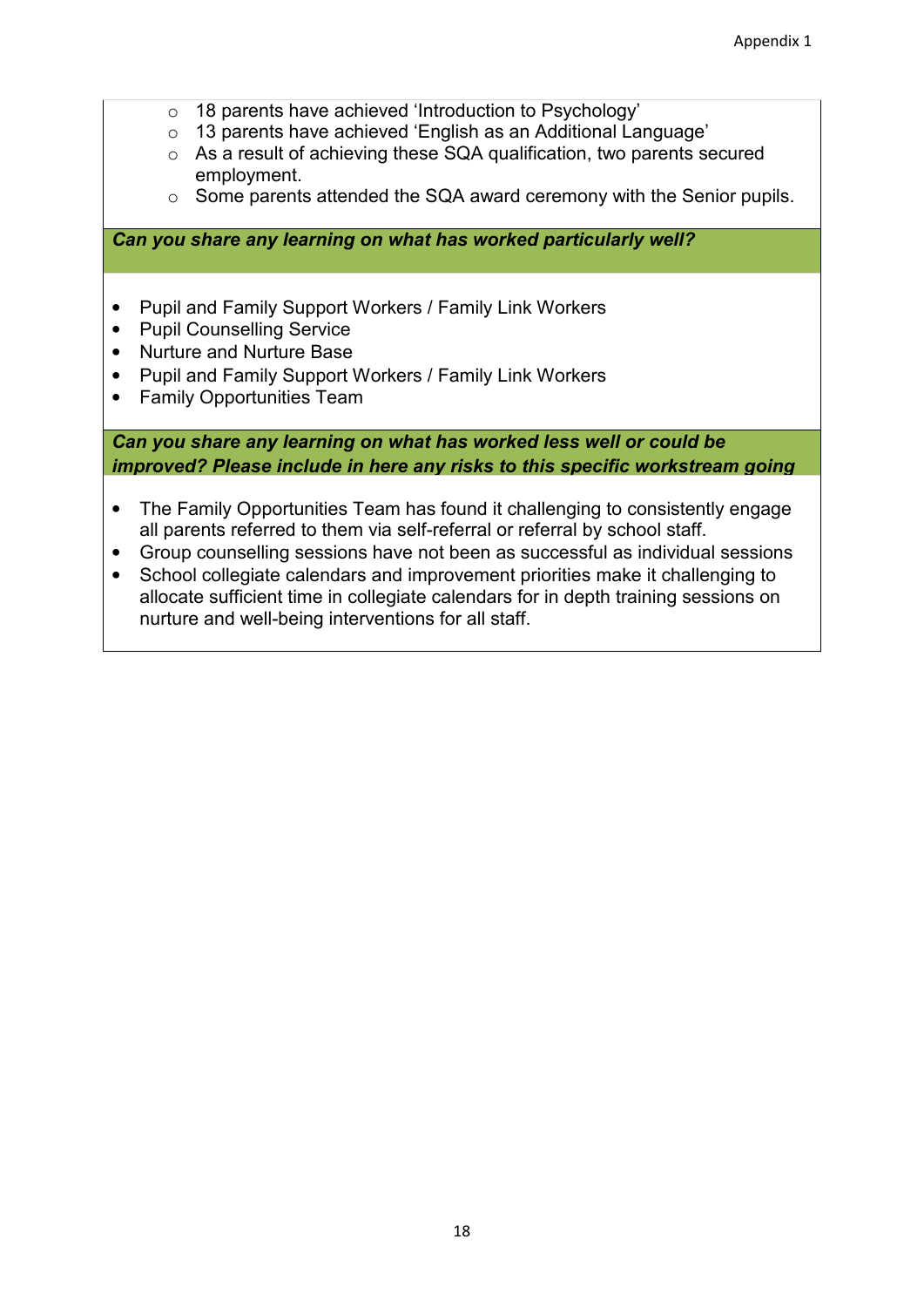| 5                                                                                                                  | <b>Enhanced BGE</b>                                                                                                                                                                                       |                                                                                                                                                                                                         |  |
|--------------------------------------------------------------------------------------------------------------------|-----------------------------------------------------------------------------------------------------------------------------------------------------------------------------------------------------------|---------------------------------------------------------------------------------------------------------------------------------------------------------------------------------------------------------|--|
| Scope: Please state whether this workstream has been implemented in<br>primary schools, secondary schools or both. |                                                                                                                                                                                                           |                                                                                                                                                                                                         |  |
|                                                                                                                    | Primary schools only<br>€                                                                                                                                                                                 |                                                                                                                                                                                                         |  |
| €                                                                                                                  | <b>Secondary schools only</b>                                                                                                                                                                             |                                                                                                                                                                                                         |  |
| €                                                                                                                  | Both, in primary and secondary schools                                                                                                                                                                    |                                                                                                                                                                                                         |  |
|                                                                                                                    | to whether this applied to the primary or secondary sector or both.                                                                                                                                       | Please note, when reporting on outcomes, activities and progress, refer clearly                                                                                                                         |  |
|                                                                                                                    | impact of how this workstream outcomes will be achieved.                                                                                                                                                  | Progress to date: What evidence are you collecting to evaluate progress and                                                                                                                             |  |
|                                                                                                                    |                                                                                                                                                                                                           |                                                                                                                                                                                                         |  |
|                                                                                                                    | Remember: Your timeframe is from June 2018 to June 2019                                                                                                                                                   |                                                                                                                                                                                                         |  |
| set?)                                                                                                              | Outcome (i.e. what the workstream is<br>aiming to achieve) (Please be as<br>specific as possible around the target<br>group: does it involve all teachers,<br>parents or pupils, or a particular sub-     | <b>Evidence Collected (e.g. focus group</b><br>with parents, online survey etc.)                                                                                                                        |  |
|                                                                                                                    | Smooth transition into secondary school<br>to support a cohesive curricular<br>experience (116 pupils).                                                                                                   | Focus groups of pupils<br>$\bullet$<br>Focus groups of parents<br>$\bullet$<br><b>Educational Psychologist Report</b><br>$\bullet$<br><b>West Dunbartonshire Thematic</b><br>$\bullet$<br><b>Review</b> |  |
|                                                                                                                    | Identified groups of learners receiving<br>targeted supported interventions with a<br>focus on developing their literacy and<br>numeracy skills (116 pupils).                                             | <b>CfE</b> Data<br>$\bullet$<br>School based assessments<br>$\bullet$<br><b>West Dunbartonshire Thematic</b><br>$\bullet$<br><b>Review</b>                                                              |  |
|                                                                                                                    | Collaborative planning within the BGE<br>to improve quality of learning and<br>teaching and personalised curricular<br>experience (all secondary pupils with a<br>particular focus on identified groups). | <b>West Dunbartonshire Thematic</b><br>$\bullet$<br>Review (focus groups of staff, pupils,<br>parents)                                                                                                  |  |
|                                                                                                                    | Increased number of young people<br>gaining qualifications.                                                                                                                                               | <b>SQA Data</b><br>$\bullet$<br>Wider achievement awards: Duke of<br>Edinburgh Awards, John Muir<br>Awards                                                                                              |  |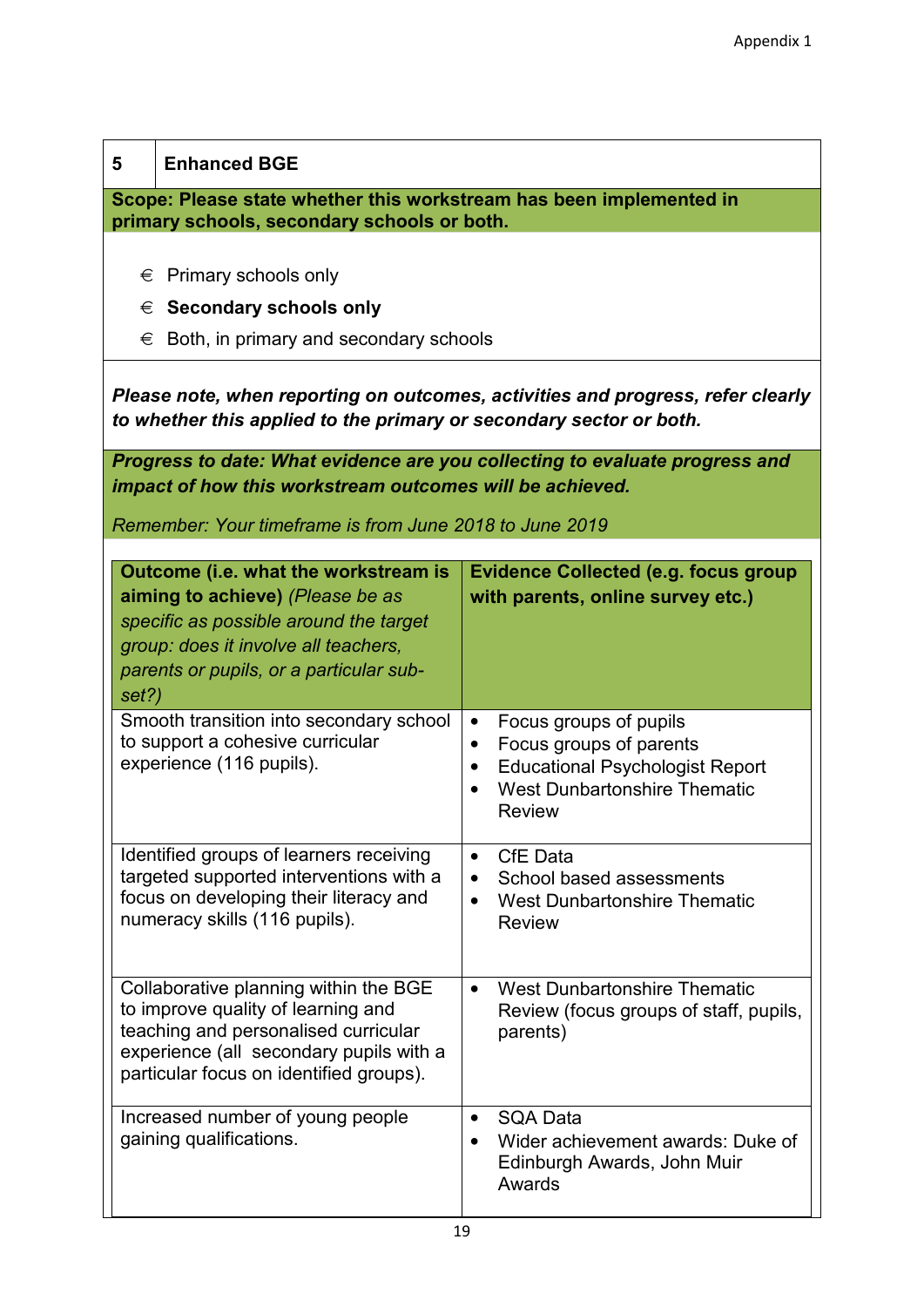- There has been a 10% increase in the number of parents regularly engaging with Principal Teachers.
- Analysis of Achievement of a Level data from primary compared to literacy/numeracy across the curriculum data shows a 100% improvement in numeracy and 96% improvement in literacy for the targeted group.
- 72 % of pupils in the targeted group achieved Third level in numeracy and literacy as at June 2019.
- Exclusions were reduced to 0% for the targeted group.
- Attendance improved for 58% of targeted pupils resulting in an average attendance of over 90% for the targeted group.
- Pupils' 'readiness of learn' and improvements in health and wellbeing have measurably improved over the timeframe.
- An increased number of pupils are participating in paired reading scheme with senior pupils.
- 38% of targeted S3 pupils are at least "on track in my planned learning and making progress at this level" within their 8 Curricular areas at Level 3.
- Tracking and monitoring data shows that 60% of targeted pupils are on course for pre National 5 courses at end of S3, 25% are on course for pre National 4 courses and 15% are on course for pre National 3 courses (Maths sections).
- 15 pupils in current S3 came back from Columba 1400 trip to Skye and trained remaining 43 pupils as guides for the P7 transition.
- 16 pupils from S3 in February/March this year led small groups of P7 pupils on enhanced transition. They participated in team building games for up to 30 pupils each day.
- 6 pupils led a 3 day leadership event at Ardoch with Columba 1400. Pupils presented ideas and gave out to tasks to a group made up of 20 S1 & S2 pupils and 3 teaching staff. 34% of the group have graduated with a leadership certificate and 10% have carried onto become a presenter for the Leadership Academy.
- 16% of the targeted pupils have volunteered for the Pupil Parliament.
- Parents have been provided with strategies to support pupils at home who have been struggling to support their child's social, emotional and physical wellbeing e.g. – diary for child to complete and read with parent to ensure communication.

*Can you share any learning on what has worked particularly well?* 

- Continuity of learning achieved by delivery of a consistent approach to social and emotional well-being programmes between P7 and S1.
- Establishing an audit cycle to monitor progress in professional understanding and skill in applying literacy, numeracy across the curriculum.
- Teaching teams planning collaboratively to support a cohort of pupils in their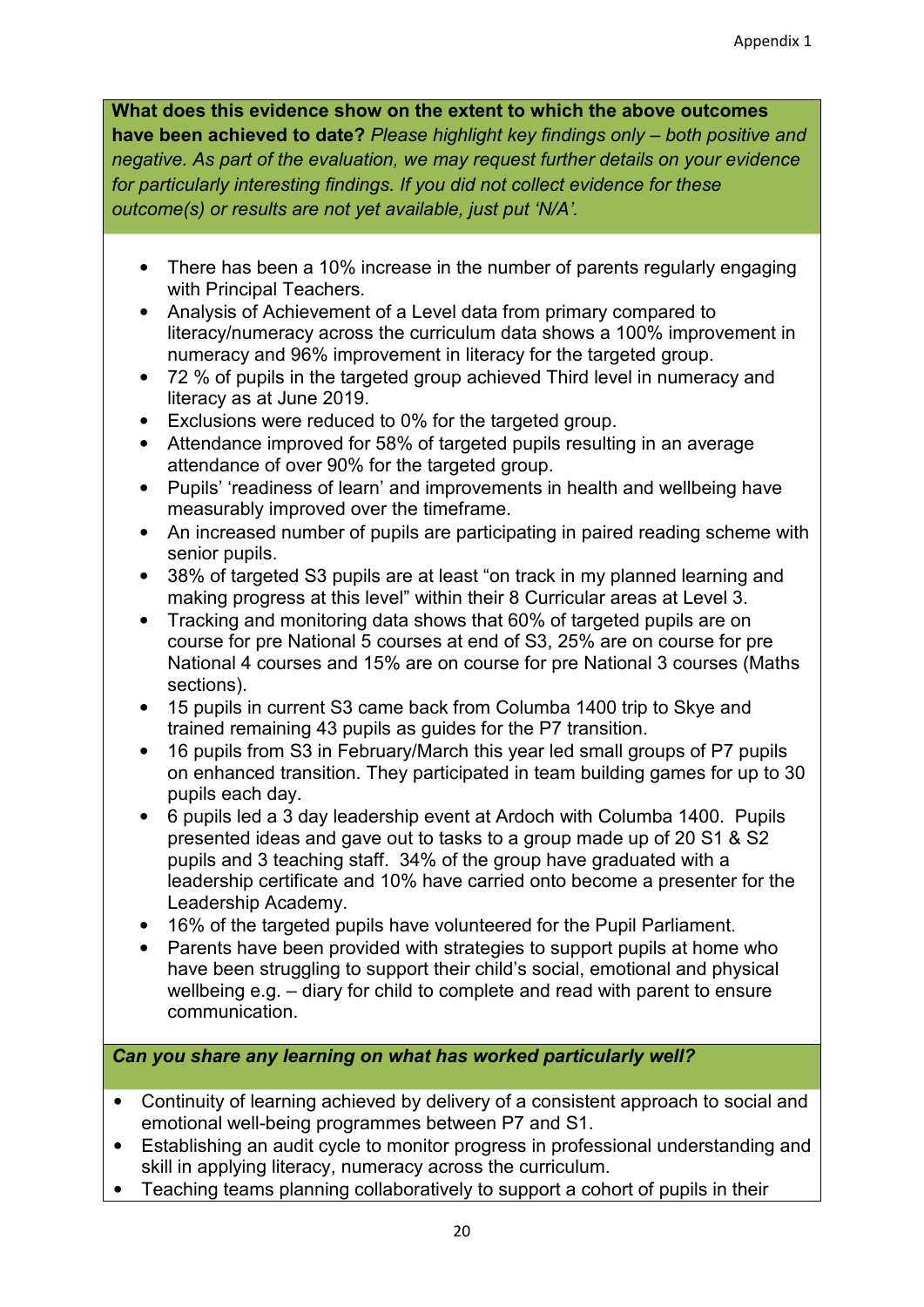learning across curriculum areas ensuring appropriate differentiation. A key area of focus being the use of a wide range of motiving approaches to learning ensuring skills development in literacy, numeracy skills plus health and wellbeing.

• Close partnership work with families of identified young people starting in primary and moving into secondary (personalised model).

*Can you share any learning on what has worked less well or could be improved? Please include in here any risks to this specific workstream going* 

- Reaching our most vulnerable families and encouraging them to remain engaged
- Staff changes can affect consistency of delivery.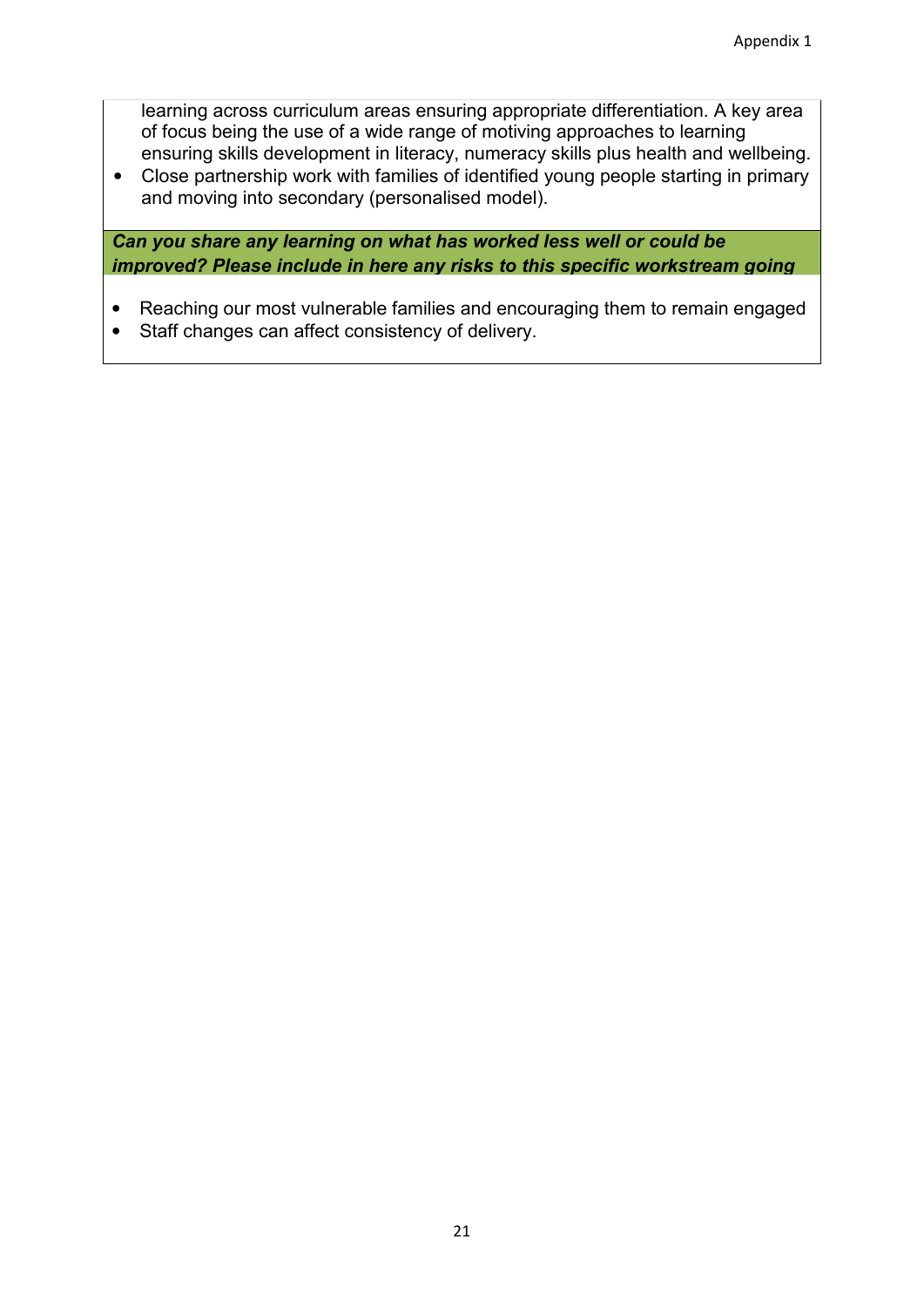| 6                                                                                                                  | <b>Skills Academies</b>                                                                                                                                                                               |                                                                                  |  |
|--------------------------------------------------------------------------------------------------------------------|-------------------------------------------------------------------------------------------------------------------------------------------------------------------------------------------------------|----------------------------------------------------------------------------------|--|
| Scope: Please state whether this workstream has been implemented in primary<br>schools, secondary schools or both. |                                                                                                                                                                                                       |                                                                                  |  |
| €                                                                                                                  | $\epsilon$ Primary schools only<br>$\epsilon$ Secondary schools only<br>Both, in primary and secondary schools                                                                                        |                                                                                  |  |
|                                                                                                                    | Please note, when reporting on outcomes, activities and progress, refer clearly<br>to whether this applied to the primary or secondary sector or both.                                                |                                                                                  |  |
|                                                                                                                    | Progress to date: What evidence are you collecting to evaluate progress and<br>impact of how this workstream outcomes will be achieved.<br>Remember: Your timeframe is from June 2018 to June 2019    |                                                                                  |  |
| set?)                                                                                                              | Outcome (i.e. what the workstream is<br>aiming to achieve) (Please be as<br>specific as possible around the target<br>group: does it involve all teachers,<br>parents or pupils, or a particular sub- | <b>Evidence Collected (e.g. focus group</b><br>with parents, online survey etc.) |  |
|                                                                                                                    | <b>Engaged pupils throughout Skills</b><br>Academy, Hairdressing & Dance at all<br>levels (BGE & Senior Phase).                                                                                       | Improved attendance/behaviour.<br>$\bullet$                                      |  |
|                                                                                                                    | To ensure every child leaves school<br>with qualification suited to their needs.<br>(BGE & Senior Phase) - NPA &<br>National Awards.                                                                  | <b>Attainment Tracking and Awards.</b><br>SQA - Tracking.                        |  |
|                                                                                                                    | Lateral Progression - More diverse<br>range of subjects.                                                                                                                                              | Robust, personalised and varied<br>$\bullet$<br>Curriculum.                      |  |
|                                                                                                                    | <b>Online Learning - Open University</b><br>modules – senior phase (in progress).                                                                                                                     | Google form collating courses<br>$\bullet$<br>undertaken and success rate.       |  |
|                                                                                                                    | Develop transferable competencies as<br>well as skills & knowledge in a broad<br>vocational area and Understanding of<br>the workplace<br>Positive attitudes to learning for<br>employability.        | Focus Group / Work experience/<br>$\bullet$<br>surveys.                          |  |